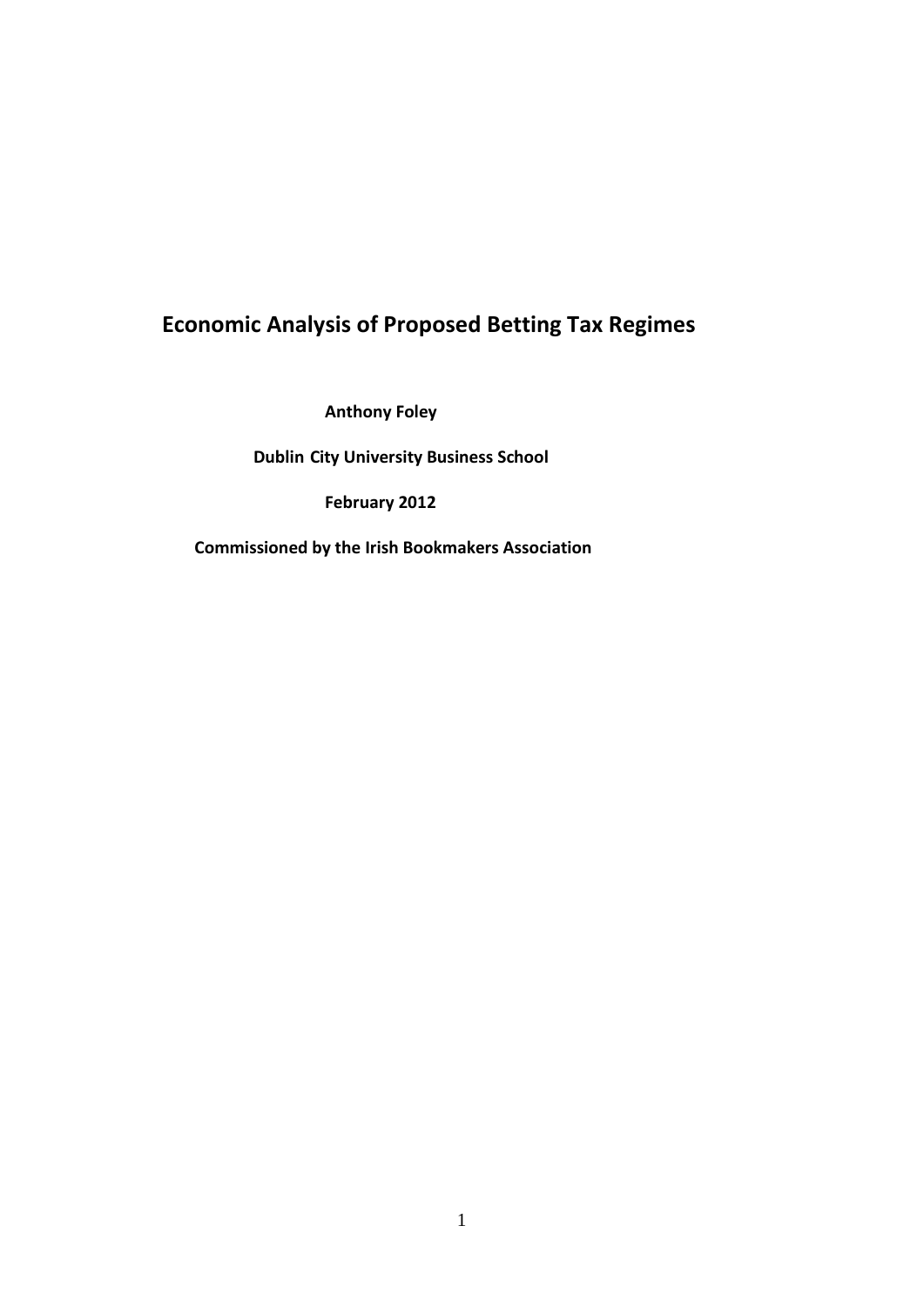# **Executive Summary**

The approach to betting taxation – and the entire regulatory and legislative structure underpinning betting – requires reform in order to meet the efficiency and equity needs of a modern betting sector.

The betting taxation rate remain at 1% until a more thorough and equitable reform is introduced which would include a new approach to taxation on betting which would encompass:

- 1. A licensing system which is applied to all betting operators, be they in shops, over the telephone or online
- 2. Taxation on gross profits, not turnover

The rationale for these proposed reforms is as follows:

- 1. Under the current taxation system it is betting shops alone that contribute to betting taxation – online, telephone and mobile operators are not within the betting taxation net.
- 2. New betting platforms have grown very considerably in recent years, leading to a decline in betting being transacted in licensed betting shops and a consequent fall in the amount being raised by betting taxation.
- 3. The response to this should not be to penalise the one betting platform which is already paying taxation (betting shops) whilst continuing to allow other platforms to avoid taxation.
- 4. The current system of turnover tax was originally created to be paid by the customer. However, it is now paid by bookmakers who are expressly forbidden from directly passing on this taxation to their customers.
- 5. The current system of turnover taxation also has no regard to profitability – i.e. betting shops are subject to taxation on turnover, not on profits, so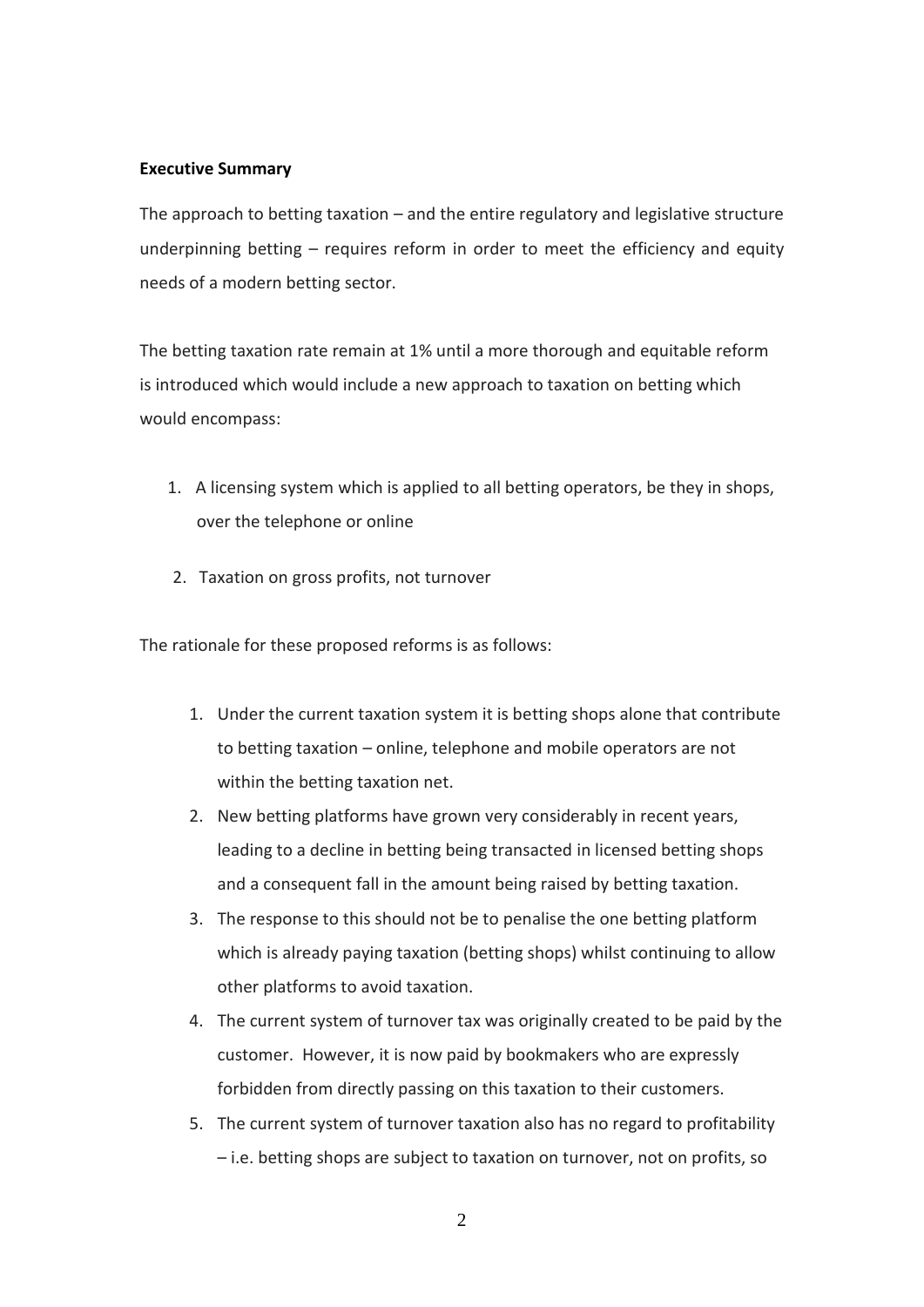even shops making a loss are subject to betting taxation. This form of turnover taxation is relatively unique in Europe.

6. Archaic legislation governing the betting sector prevents betting shops from competing on a level playing field with other betting operators.

For these reasons, a simple increase of current betting taxation will have a very negative effect on betting shops as shown in the following analysis. It is likely that a substantial number of shops will be unviable if taxation on turnover is increased, as currently proposed, to a 2% tax on customer winnings, causing substantial job losses and consequent costs in unemployment payments and lost revenue to the exchequer.

The current system of betting taxation in Ireland was developed at a different time and for a very different type of betting sector and betting modes. A thorough overhaul of the approach to taxation in the sector is overdue. This paper outlines a new approach to taxation on betting which would combine a licensing system – applied to all betting operators, be they in shops, over the telephone or online – with taxation on profits, not turnover as was introduced in the UK.

With the rapid technological advancements of recent year, betting has never been more accessible and now takes place not only in retail betting shops but also on-line, on interactive TV, via telephones, iPhones, iPads, and SMS.

Gaming is also readily available. Terrestrial TV channels broadcast gaming shows, a vast number of gaming iPhone applications are downloadable within minutes, and the National Lottery now offers 12 new derivatives from its original concept in addition to operating a "Games Lobby" online.

In addition, gaming terminals, such as poker machines, are now operating in a wide variety of locations across the country including bars, fast food outlets, gaming emporiums, arcades and casinos. It is estimated that up to 10,000 terminals are now in operation paying a minimal AMLD cost.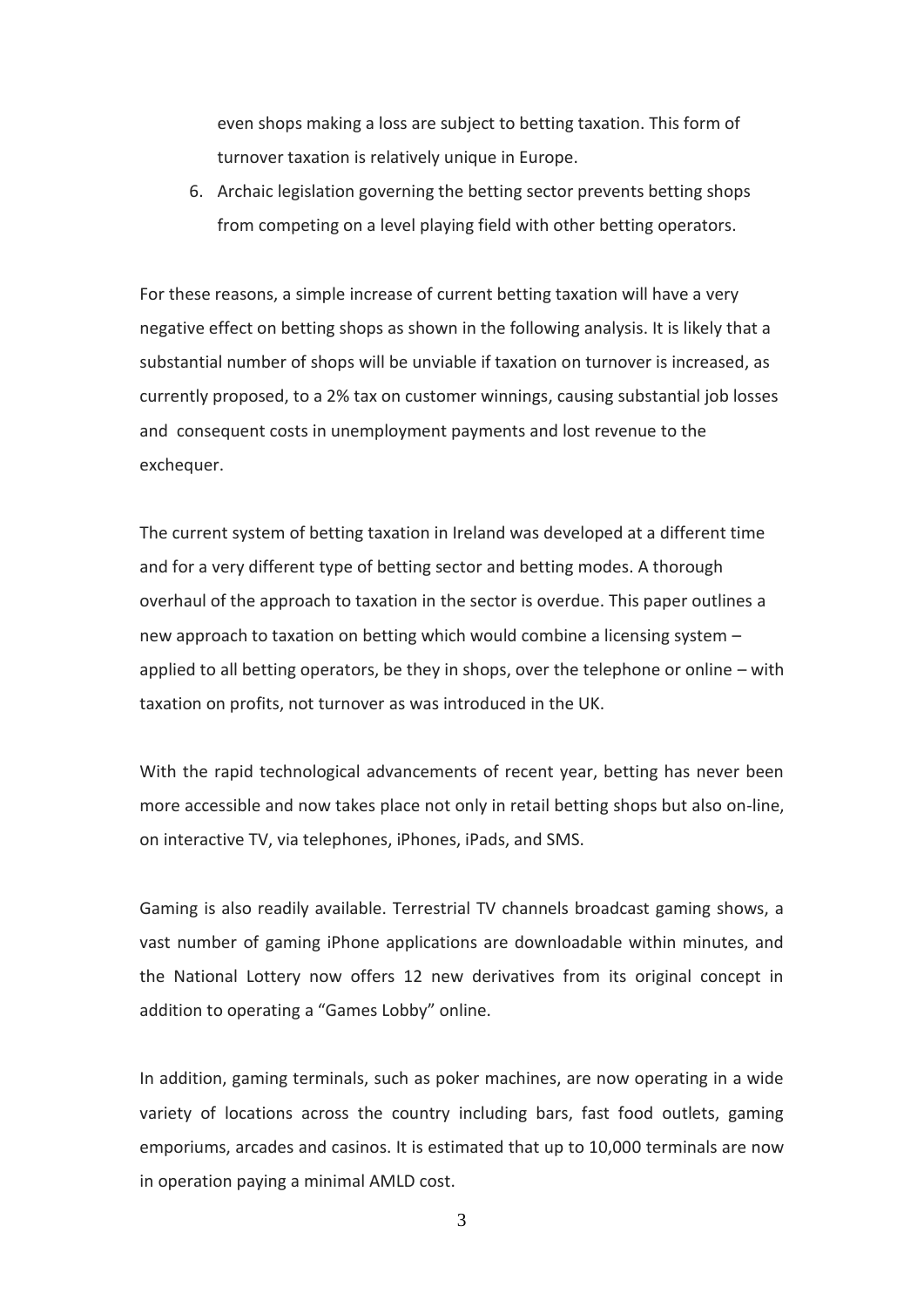Betting terminals are currently operating in a legislative grey area which contrasts sharply with the highly regulated approach that retail betting shops must adhere to. The outdated regulatory regime applicable to licensed bookmaking premises, established by the Betting Act, 1931, prohibits bookmakers from adapting their business models in order to respond to customer demand, impacting on their use of technology.

A proposed solution is to embrace technology and, instead of prohibition which only serves to drive business to other available channels legal or otherwise, implement a licensing system to regulate new forms of gambling activity.

Under this approach, licensed betting premises would be permitted to install self service betting terminals and the latest technology available ie iPads or tablet technology. The tablets would accept bets that are available in a betting shop but also allow the customer to use the wider range of betting products now available. The tablets can be easily audited and would pay the agreed tax for the betting products they offer.

This proposed licensing system would raise overall revenue by bringing all betting/gaming and gambling activities into the tax net.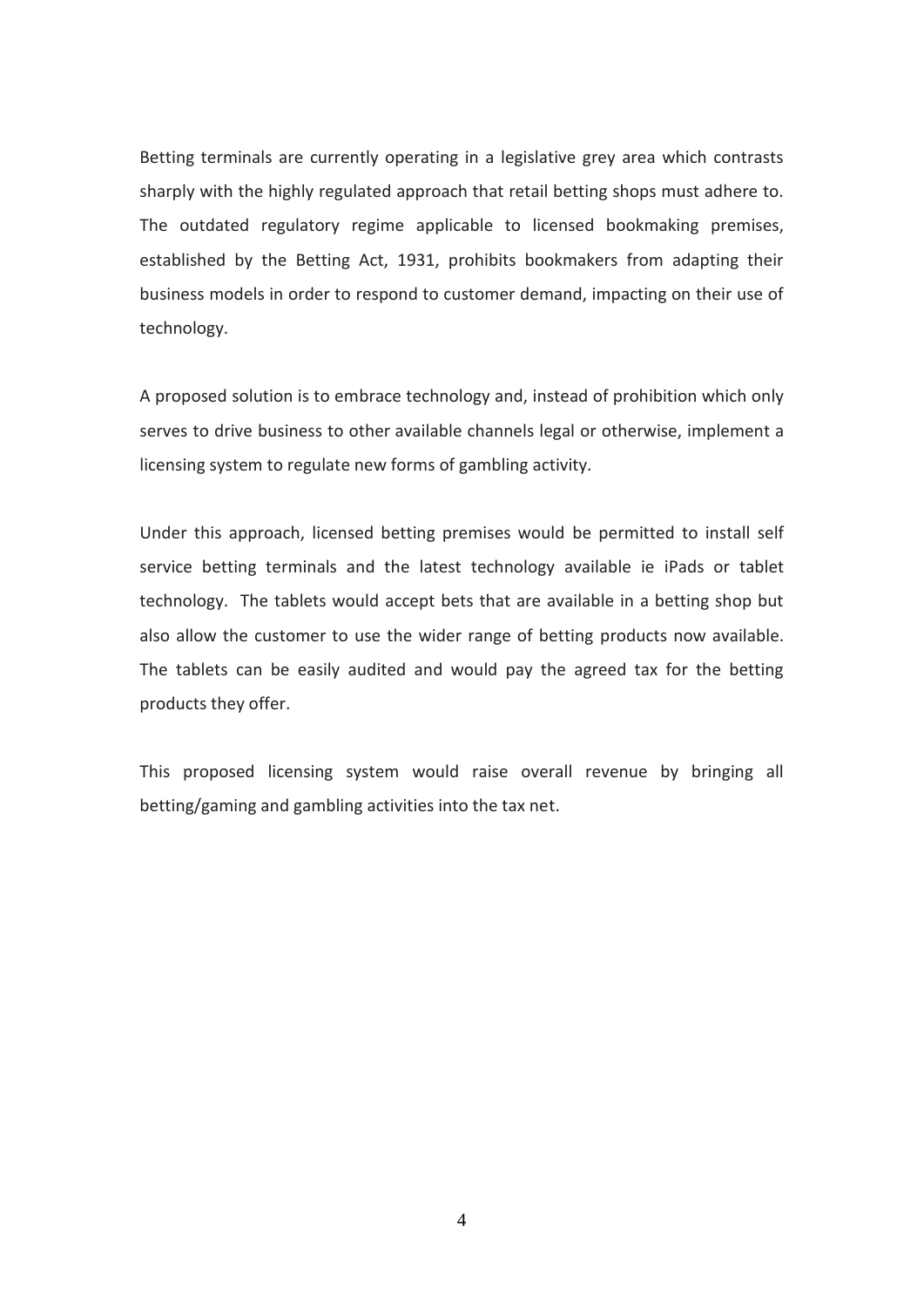### **1. Introduction**

This paper examines the economic implications of alternate betting tax regimes. In particular it focuses on:

(a) the current proposal to increase the current 1% of turnover tax by moving to a 2% tax on customer winnings and

(b) the impact of betting taxes on the retail bookmaking sector. The context in which a tax is imposed influences its impact.

Consequently the next two sections identify the likely medium term economic environment and the recent performance and representative profitability of the retail bookmaking sector. The principles which should underpin the betting tax system are then examined. Following this, an analysis of the turnover and economic effects of raising the rate to 2% on customer winnings is presented. Alternative tax regimes are then outlined. The final section presents the summary and conclusions.

#### **2. Medium Term Economic Environment**

The betting tax proposals are being presented at a time of severe economic difficulty and very constrained public finances (which are of relevance to the funding of HRI) which are likely to continue for several more years. This follows on from weak economic activity since 2008. While economic activity will improve somewhat over the coming years, there will be substantial economic problems and constraints even in 2016. The market environment for overall business and retail betting in particular has been very poor over recent years and this will continue. Unemployment is over 14%, there is an urgency to improve cost competitiveness and very many commercial enterprises in both retail betting and in the wider economy are only barely surviving. The current and future economic circumstances suggest that a very high priority should be given to the maintenance of existing economic activity and the growth of new activities and employment opportunities. The tax proposals should support the volume of employment and business associated with betting.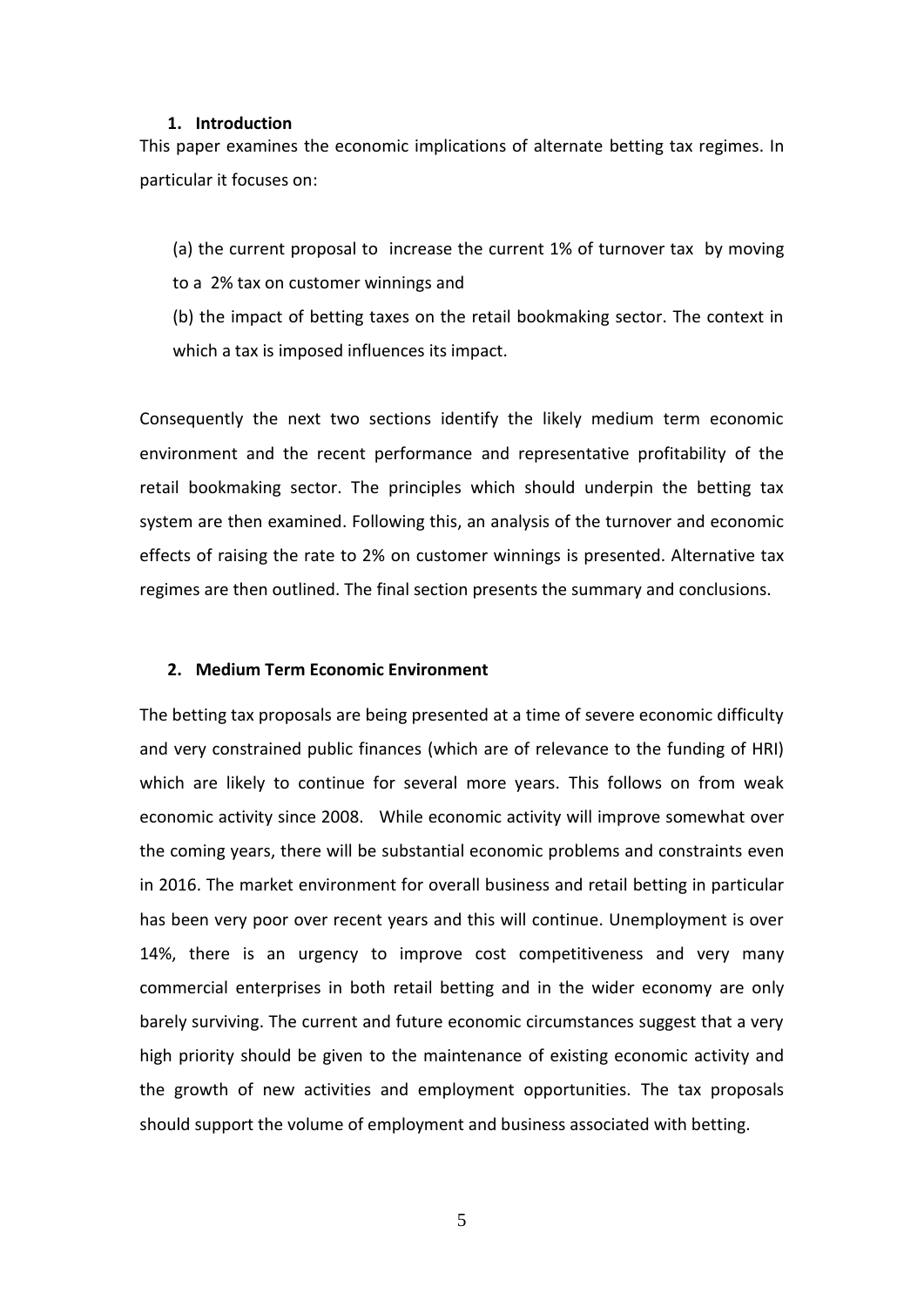The volume of total personal consumption in 2016 will be less than its peak in 2007. The consumption change is an important determinant of performance in the retail betting sector as opposed to the GDP change. The medium term consumption situation is bleak.

Table 3.1 below identifies the weak medium term economic prospects following on from the poor performance since 2008.

|                   | 2008   | 2009   | 2010   | 2011   | 2012   | 2013 | 2014 | 2015 | 2016 |
|-------------------|--------|--------|--------|--------|--------|------|------|------|------|
| GDP %             | $-3.0$ | $-7.0$ | $-0.4$ | 1.2    | 0.4    | 2.4  | 3.0  | 3.0  | 3.2  |
| Consumption %     | $-1.0$ | $-7.0$ | $-0.8$ | $-3.2$ | $-1.7$ | 0    | 1.0  | 1.2  | 1.5  |
| Unemployment rate |        |        | 13.6   | 14.5   | 14.4   | 13.5 | 12.9 | 11.6 | 11.0 |
| %                 |        |        |        |        |        |      |      |      |      |

Table 3.1 Growth in volume of GDP and Consumption 2008 -2016

Sources. 2008-2010 CSO, 2011-2012 Davy, 2013-2015 Government, 2016 Author.

Unemployment will remain high over the period. While the unemployment rate will drop from its current 14.5% it will still exceed 10% in 2016. Aggregate consumption volume will decline in 2012 for the fifth year in a row. There will be no change in 2013 and annual consumption volume will grow by between 1% and 1.5% in 2013 to 2016. Wage inflation is expected to be lower than 1% annually for the next few years.

Because of the state of the public finances the expectation is for increased taxes and lower discretionary income and possibly further reductions in public sector salaries and social welfare payments. The tax proposals are being made in a period of weak consumer expenditure and significant stresses on discretionary income.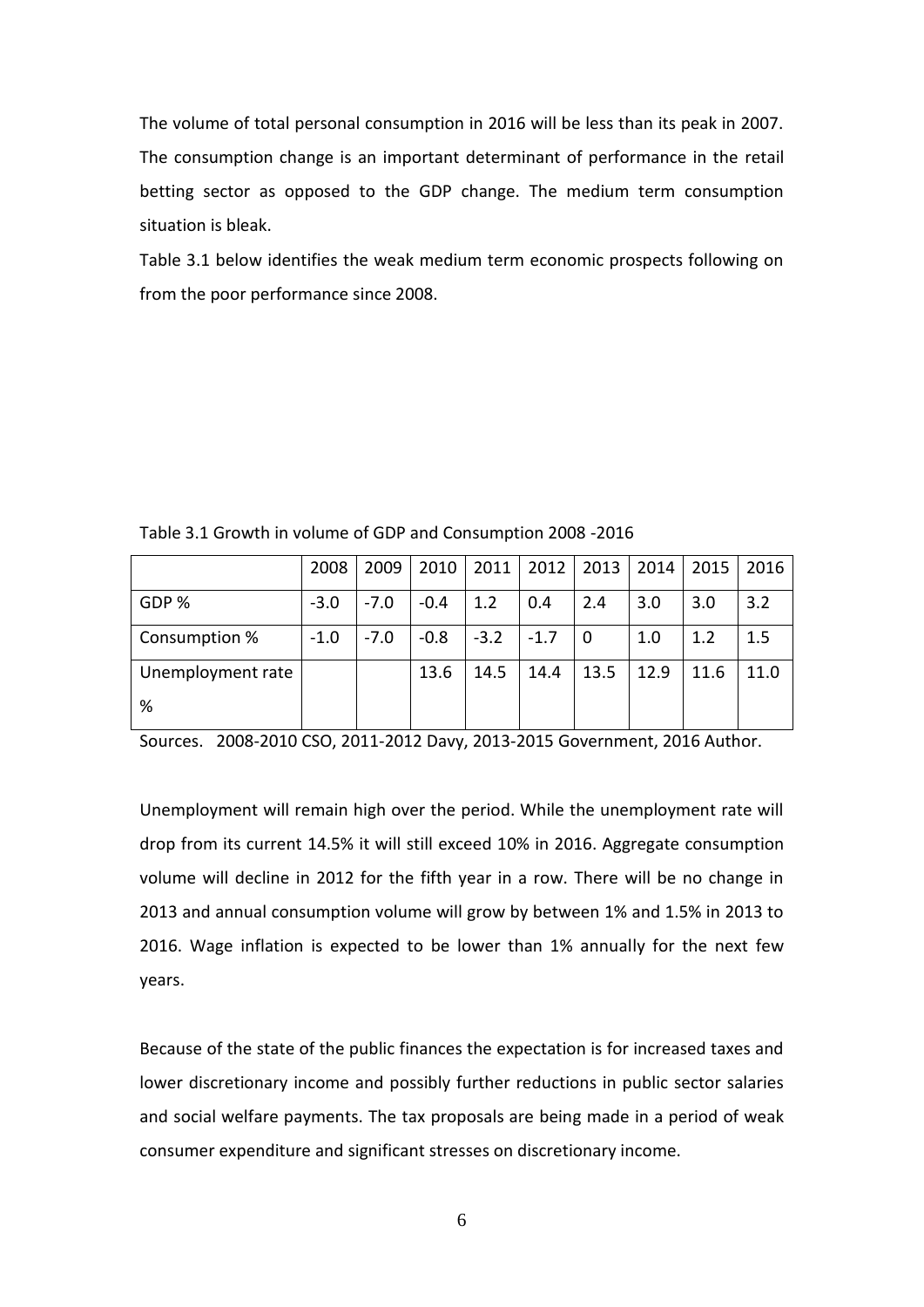Public expenditure will continue to be constrained as the Government reduces its borrowing requirement to below 3% of GDP by 2015. This has implications for supporting HRI. In light of the continuing reductions in overall public expenditure over the strategy period it is surprising that more attention was not devoted to the public expenditure implications of the recommendations.

Overall gross voted current public expenditure is projected to decline from €53.1B in 2011 to €47.4B in 2015, a decline of 10.7% in current terms. It is clear that public expenditure will be under severe strain over the next few years.

## **3. Performance of the Retail Betting Sector**

The bookmakers' sector has been adversely affected by both the general economic decline and the growth of competing betting media such as the internet which is not required to pay the betting duty. This has contributed to a decline of the market share held by bookmakers. Further declines in the betting shop share would be predicted on the basis of international experience and past trends. Comprehensive official data are not available for the Irish gaming and betting market but data which is available shows the recent weak performance of the bookmaker sector.

Overall bookmaker revenue can be estimated from the betting duty receipts. This is done in Table 3.1.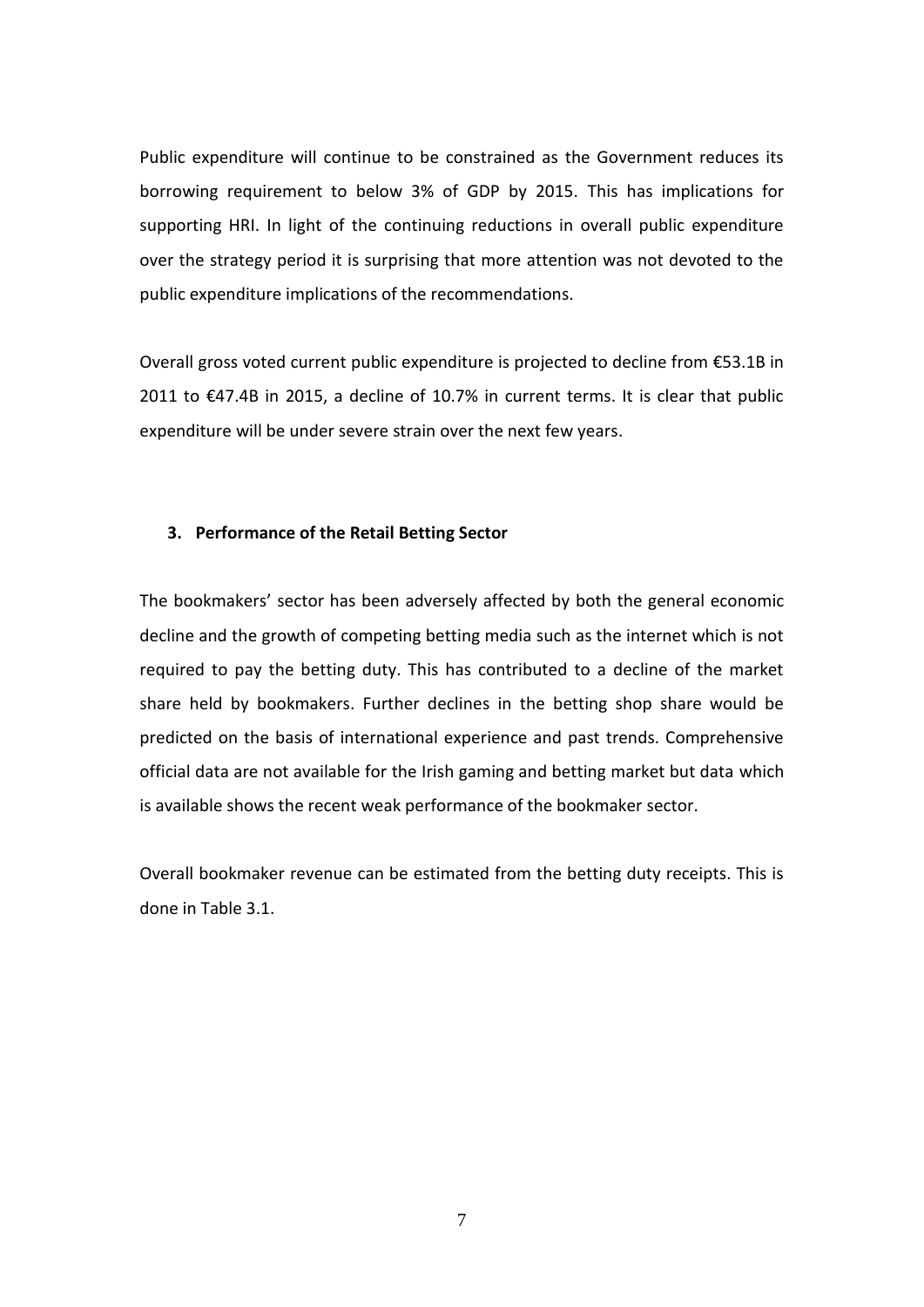|      | €billion                      |
|------|-------------------------------|
| 2006 | 3.620                         |
| 2007 | 3.640                         |
| 2009 | 3.670                         |
| 2009 | 3.099                         |
| 2010 | 3.092                         |
| 2011 | 2.7 (latest revenue tax take) |

Table 3.1 Estimated Revenue in Betting Shops 2006-2010

Source. Derived by applying the betting duty rate to the betting duty receipts published by the Revenue Commissioners The rate changed from 2% to 1% in July 2006. The conversion factor used for 2006 was the average of the two rates of 2% and 1%.

There was little change in the betting shop revenue between 2006 and 2008 when it peaked at €3.667b this was due in the main to "Celtic Tiger" and many bookmakers absorbing the tax In the few years before 2006 there was a substantial increase. However, between 2008 and 2009 revenue dropped to €3.1b, a decline of 15.5%. 2010 had a further but lower decline of 0.2%. This decline is in stark contrast to the continuing growth of internet based betting as shown in the 2010 Price Waterhouse Coppers Survey of the Non-Retail Betting and Gaming Sector. This study estimated that the phone and internet non-retail sportsbook betting market (excluding betting exchanges) increased from €704.2m in 2008 to €796.6m in 2009, an increase of 13.1%. This growth has continued in 2010 and 2011 and is now estimated to exceed €900 million. The position is summarised in Table 3.2.

|              | 2008   | 2009   | 2010 | $\epsilon$ change | % change |
|--------------|--------|--------|------|-------------------|----------|
| Retail       | 3667   | 3099   | 3092 | -578              | $-15.7$  |
| Non-retail   | 704.2  | 796.6  | 850  | $+145.8$          | $+20.7$  |
| <b>Total</b> | 4371.2 | 3895.6 | 3942 | $-432.2$          | $-9.9$   |

|  |  | Table 3.2 Retail and non- retail betting market in 2008, 2009 and 2010 €m |
|--|--|---------------------------------------------------------------------------|
|--|--|---------------------------------------------------------------------------|

Source. As for tables 3.1. and PWC. 2010 non-retail is own estimate. Note that the non- retail estimates do not include betting exchanges and may also understate the volume of Irish sourced betting directed to different overseas operations.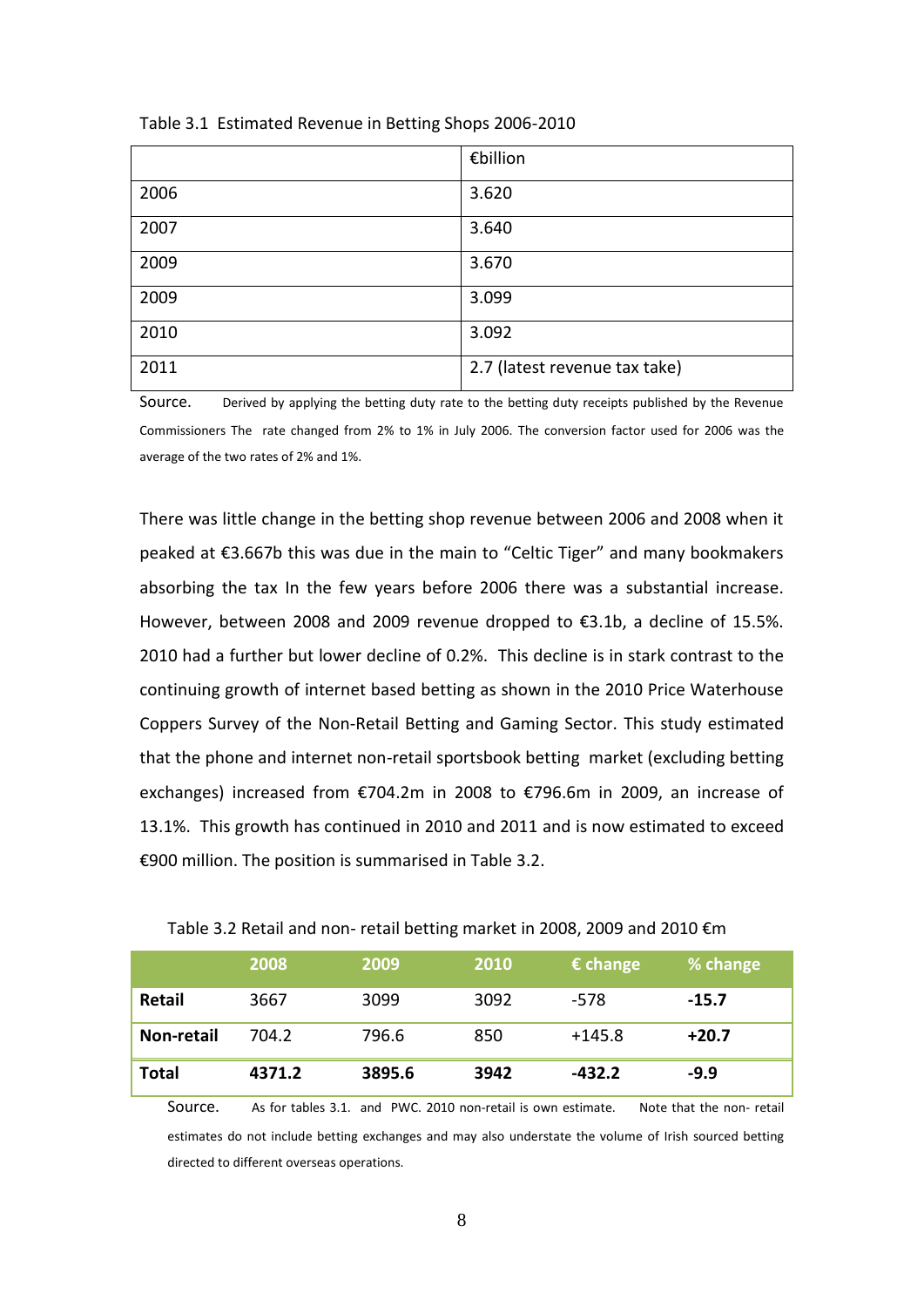The overall betting market declined by 9.9% since 2008 which is not surprising given the large decline in economic activity and consumer expenditure. In 2008 the retail market share of total betting was 83.9%. In 2010 this had dropped to 78.4%. On current betting duty tax rates each €100m lost by the retail sector to the non-retail sector costs the exchequer €1m in lost revenues.

The data on the number of betting shops is inexact. The Revenue Commissioners publish data on the number of bookmaker's licences and bookmaking premises. However, there are substantial fluctuations in the annual totals of premises and licences which are related to the timing of licence renewal and do not appear to coincide with actual changes in the sector. For example, the Revenue data report 1151 premises in 2006, 1554 premises in 2007 and 1093 premises in 2008, 1681 in 2009 and1223 in 2010. Overall, between 2007 and 2010 the number of premises declined by 21.3%. Data from the SIS customer base show a decline in the number of establishments in recent years with latest data indicating 1092 trading units.

The business economics of a reasonably well performing betting shop are illustrated below in Table 3.3. The impact on profitability of a doubling of the tax rate on the existing regime is shown. The data show the relatively weak profit situation of even the representative well performing shop.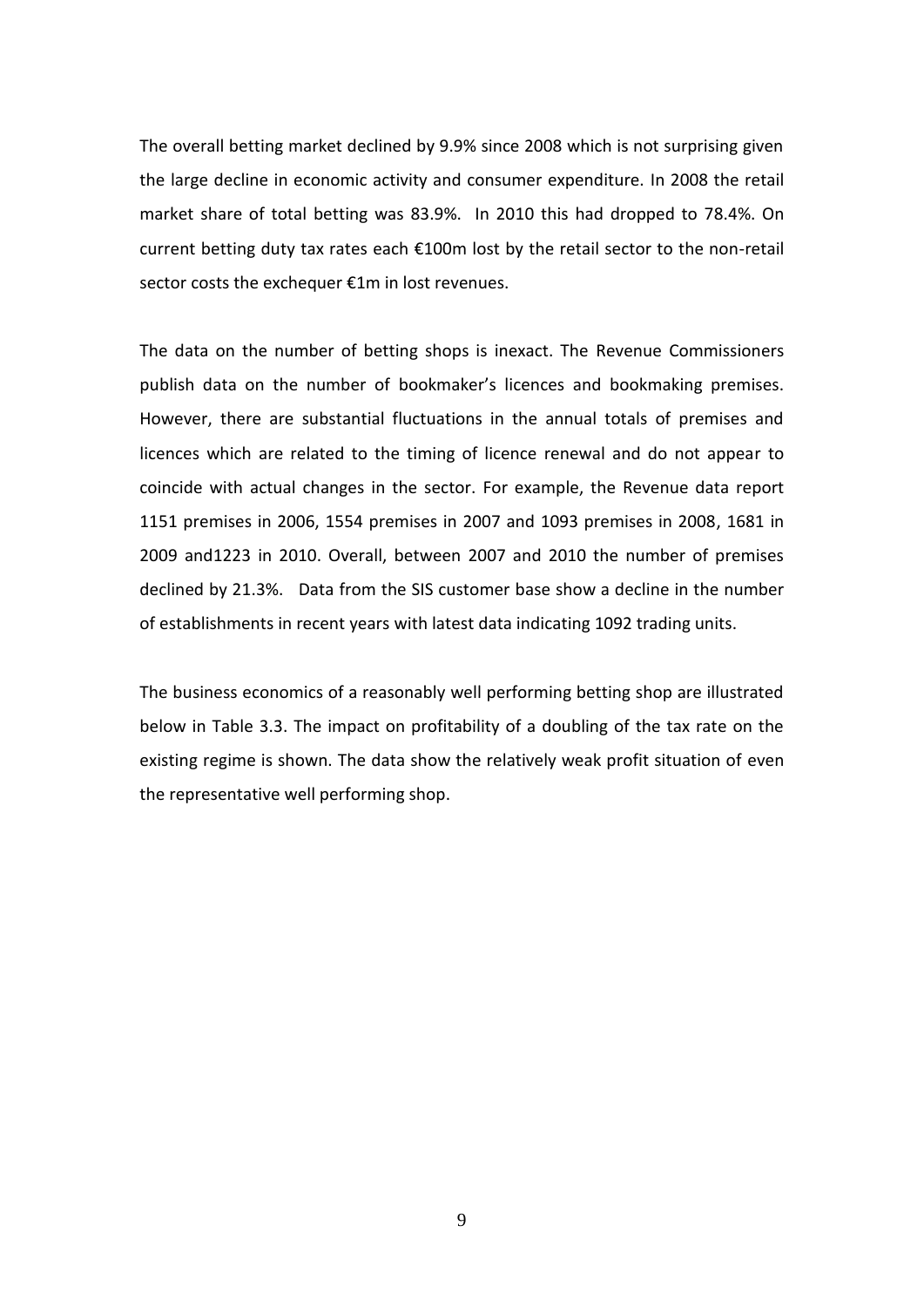Table 3.3 Business economics of a representative reasonably well performing betting shop 2011

| Expenditure                     | $\epsilon$ at 1% tax rate | $\epsilon$ at 2% tax on winnings |
|---------------------------------|---------------------------|----------------------------------|
| Turnover                        | 2,500,000                 | 2,500,000                        |
| Gross win at 10%                | 250,000                   | 250,000                          |
| Betting tax at 1% Turnover or   | 25000                     | 45,000                           |
| 2% of customers winnings        |                           |                                  |
| <b>Gross profit</b>             | 225,000                   | 205,000                          |
| Cost of inputs, labour, energy, | 190000                    | 190000                           |
| SIS,                            |                           |                                  |
| Depreciation                    | 10000                     | 10000                            |
| Profit before interest and tax  | 25000                     | 5,000                            |
| Corporation tax                 | 3125                      | 625                              |
| Profit                          | 21875                     | 4375                             |

Source. Based on average of 2012 revenue €2.76Bn divided by number of trading units 1092

A weaker small independent betting shop would have lower turnover, a lower gross win and lower costs. Paddy Power average shop turnover €4.3M

It can be readily seen from the above figures that raising the 1% tax rate to 2% tax on customers winnings(and assuming no other changes in the behaviour of suppliers and consumers) would remove an additional €20,000 from this representative betting shop and would virtually eliminate all the profits. This would result in a PBIT of €5K from this representative shop, a very low profit return for a reasonably well performing betting shop. Alternative behaviour in response to the higher tax is considered in section 5. The weaker shop position is illustrated in Table 3.4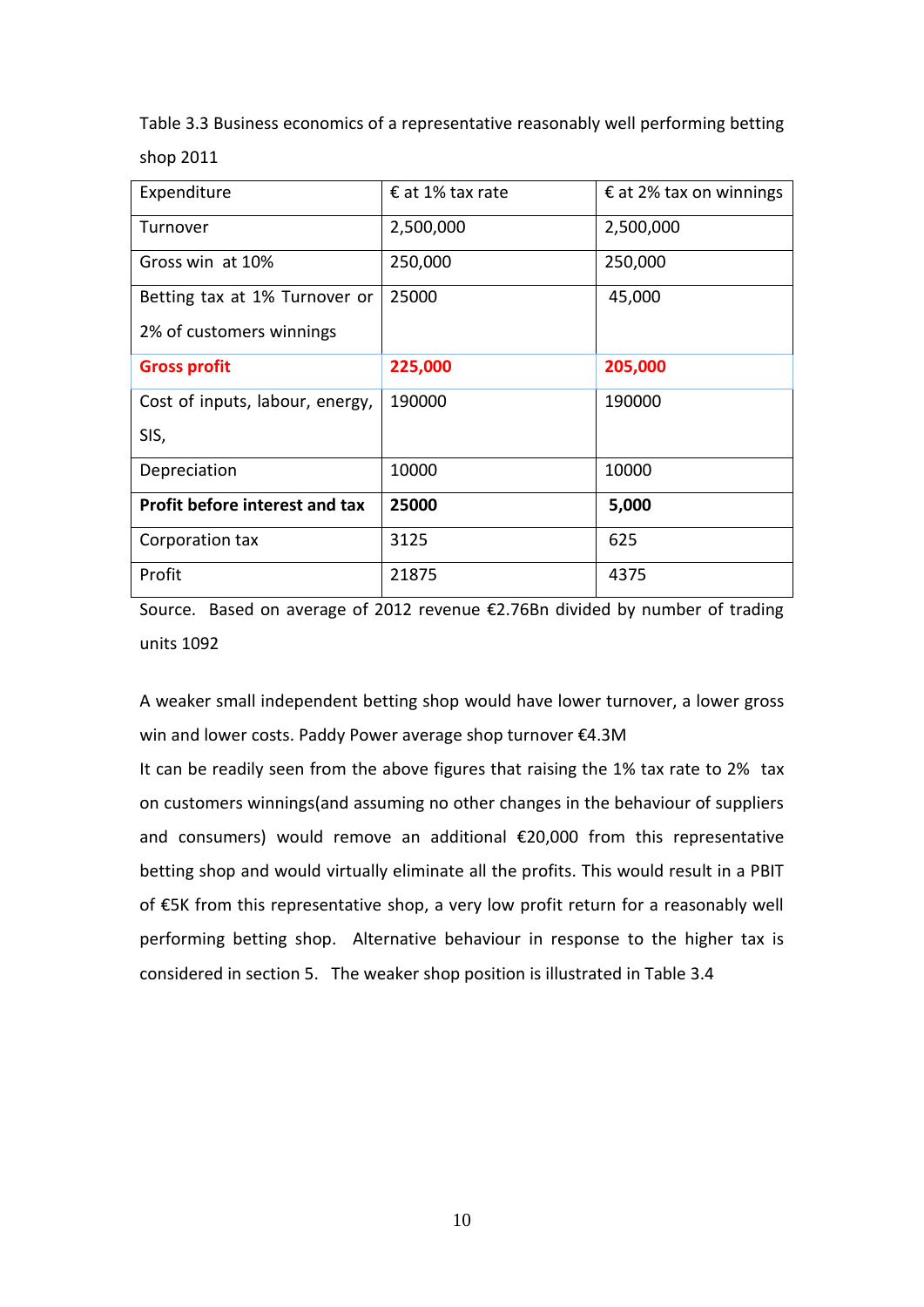Table 3.4 Business economics of a representative smaller average performing betting shop 2011

| Expenditure                      | € at 1% tax rate     | €<br>at 2%<br>tax<br>on |
|----------------------------------|----------------------|-------------------------|
|                                  |                      | customer winnings       |
| Turnover                         | 1,500,000            | 1,500,000               |
| Gross win at 8%                  | 120,000              | 120,000                 |
| Betting tax at 1% turnover or    | 15,000               | 27,600                  |
| 2% of customers winnings         |                      |                         |
| Gross profit                     | 105000               | 92400                   |
| of<br>inputs,<br>labour,<br>Cost | 110000               | 110000                  |
| energy, SIS,                     |                      |                         |
| Depreciation                     | 7000                 | 7000                    |
| Profit before interest and tax   | <b>Loss of 12000</b> | Loss of 24,600          |
| Corporation tax                  | zero                 | zero                    |
| Profit/loss                      | <b>Loss of 12000</b> | <b>Loss of 24600</b>    |

Source. Based on interviews with industry

The smaller shops are not currently viable even at the 1% tax. This is why several are closing. Their only hope is to reduce costs, increase their gross win or boost revenue. As things currently stand this will be difficult but increasing the tax to 2% on customers winnings where it is envisaged the larger players will/may absorb to stay competitive with the on  $-$  line space especially the exchanges, would greatly reduce the possibility of successfully responding to the commercial difficulties.

## **4. Principles underlying a betting tax**

The betting/gaming market is comprised of several different competing elements. While the different elements are not perfect substitutes for each other they are in substantial competition. The traditional approach to betting was to physically place a bet off course in a betting shop or on course at a dog or horse track. Providers of services were physically present at the place of betting. The internet mobile phone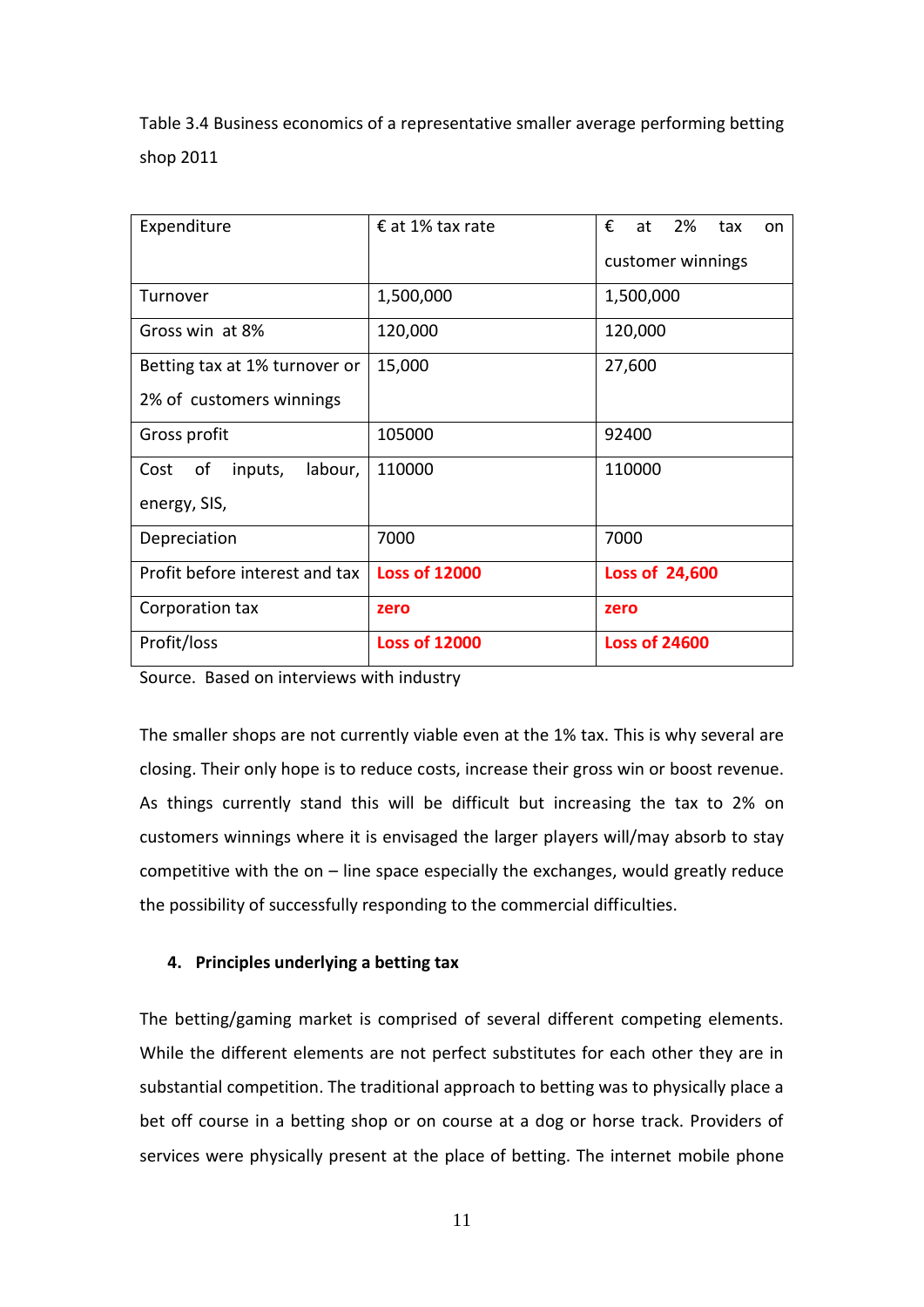technology has fundamentally changed the betting/gambling market and will continue to do so at a fast pace in the future as the younger more "technology friendly" population segment increases as a proportion of the population. **Physical presence either locally or nationally is no longer a priority**

This has given rise to mobile operators who locate their internet operations in competitive low tax economies and customers who can place a bet or engage in other gambling with an operator in any location. The different types of betting and gambling and different modes are in competition with each other and it is no longer necessary for an economy to have a domestic supply capacity to satisfy the demand for betting/gambling products.

This different reality is an important factor in designing an appropriate taxation regime

There are three principles which should underpin the Government's approach to betting taxation.

- It should not be pitched at a level which poses a threat to the retail betting sector.
- It should be non-discriminatory and should apply to all betting/gambling activities regardless of medium used to provide the service.
- It should be competitive internationally and contribute to the development of Ireland as a location for both local and international internet operators.

It is recognised that there are significant difficulties in devising an appropriate tax regime for betting/gambling because of the internet. If domestic providers, both retail and internet, are excessively taxed through, for example, a turnover tax, customers will switch to overseas suppliers of betting services. Domestic internet operators may move off shore to avoid the tax. It is a generally accepted principle of internet business transactions that the expenditure or turnover tax regime of the country of supply applies rather than the country of demand. There is no return to the Irish exchequer if Irish based bets are made with providers in other countries.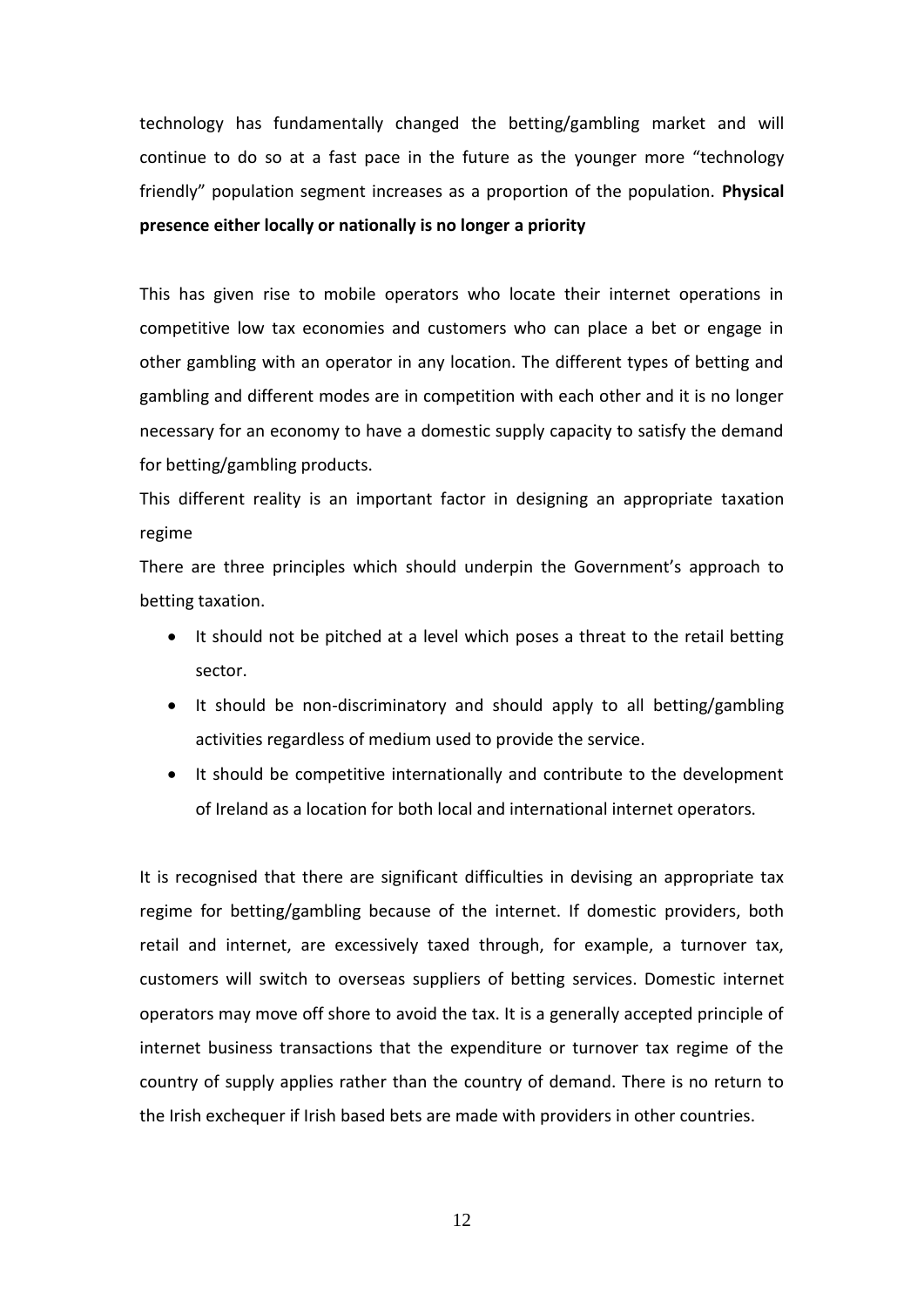The difficulties attached to the betting duty are illustrated by the regular adjustments in the rate reflecting changing perceptions of its impact. Before 1985 the rate was 20%. Between then and 1999 it was 10%. In July 1999 it was reduced to 5%. In May 2002 it was reduced to 2%. The current 1% rate was introduced in 2006. More recently, in light of the public financial crisis, the previous Government considered raising the duty to 2%, partly for general revenue and partly to finance HRI. However, on consideration of its impact on retail bookmakers the proposed increase was not implemented. The current Government has reopened the possibility of increasing the tax to 2% on customers winnings which theoretically will be borne by the consumer. In the distant past, these higher rates were effectively paid by customers as they were passed on by the bookmakers. The legislation governing the 1% prohibits its passing on to customers. Even without this legislative requirement, in the present environment it might not be possible to pass it on either directly or indirectly to customers. It seems that the current intention is that the proposed new 2% tax on winnings would be directly charged to customers as a winnings tax. The winnings tax would be absorbed by betting shops as an additional cost if competition issues prevented it being levied on customers. The intense competition with internet betting and between retail bookmakers would make the passing on of this tax to the customers very difficult even if the legislative requirement was no longer present.

### **5. Impact of proposed 2% tax on customer winnings**

The impact of the proposed 2% tax on customer's winnings depends on the behaviour of the suppliers and customers and on the assumptions made about behaviour of customers in recycling their winnings or payout into additional betting. An initial expectation might be that the tax take from 2% on customer winning's would simply almost double the tax revenue from €27.6 million to €52.44 million. It might also be argued that this increase would have no effect on profitability/sustainability if the new tax was levied on customers as an expenditure tax. In effect customers would not change their behaviour and would bear the full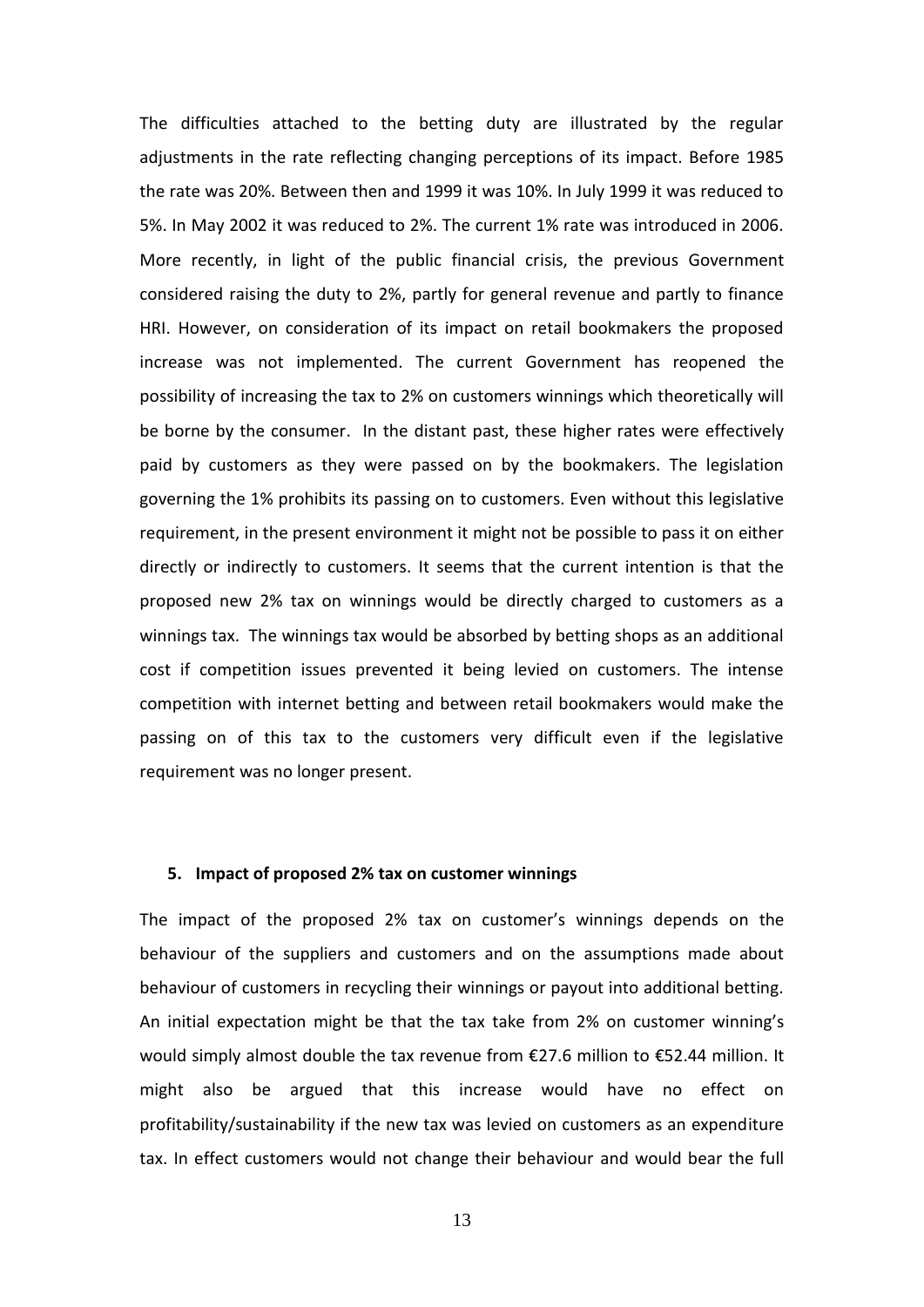incidence of the tax. The analysis in this paper suggests that this relatively optimistic scenario is unlikely.

Betting activity would move from retail establishments to the internet as the "price" of retail betting increased relative to the untaxed internet providers. To avoid loss of customers and turnover some of the better performing bookmakers would absorb the higher tax. This would place additional competitive pressure on the other bookmakers to replicate this approach despite their weak commercial position. If they did not absorb the tax their product would be less attractive than those who had absorbed the tax. In addition the higher tax would reduce the amount of payback to customers which would result in a lower level of recycling of winnings into additional betting. This recycling effect is discussed below.

The recycling behaviour of customers can have different forms. Bookmakers often argue that a typical customer will start with an amount of money and will "reinvest" any winnings in additional bets. Clearly this is not the case for all customers. Some may add to their winnings to maintain a particular level of betting over a period. Others may place a seldom bet and retain any winnings. Overall, however, it is argued that the total turnover in a period eg the €3.092 billion in 2010 is not all new money but is partly recycled money from previous winnings. For example, if turnover in period 1 is € 1m and payout in that period is €900k (90%), some of the period 1 payout of €900k will be placed in bets in period 2. If all of the €900k is bet the payout in period 2 from the €900k will be  $€$  810k which will be bet in period 3. The bet of €810k in period 3 will generate a payout of €729k which will form the resources for bets in period 4. The amount being carried forward to each period declines by the amount of the gross win( 10%) and eventually there will be only negligible amounts carried forward. This is the recycling effect. There would be no recycling effect if every bet was a new decision unrelated to previous bets and pay-outs or was a bet by a different person. Of course, some small proportion of people who bet rarely get winnings. Their continued betting requires new funds. Some end the year with a net winning situation and withdraw funds from the customer to bookmaker to customer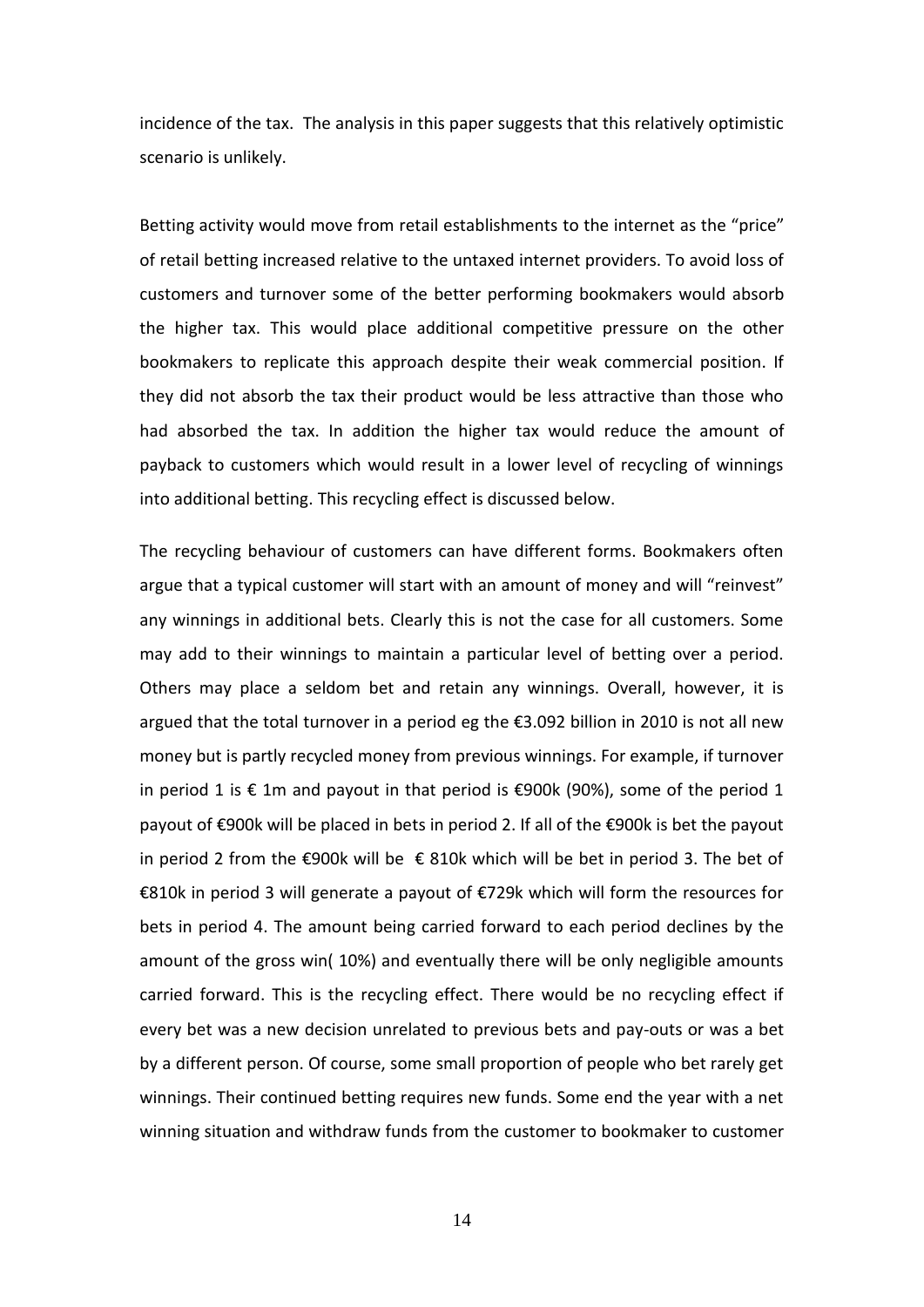circle. On balance, however, a given annual revenue on balance produces a gross win for the bookmakers and a loss for the betting public.

The flow is described in Figure 1. We assume 100% recycling, that is all the winnings in a previous bet is placed on another bet.

*Figure 1*

|                      | Turnover€ |      |      | gross win € payout € available for new bets |
|----------------------|-----------|------|------|---------------------------------------------|
| Period 1             | 1000k     | 100k | 900k | 900k                                        |
| Period 2             | 900k      | 90k  | 810k | 810k                                        |
| Period 3             | 810k      | 81k  | 729k | 729k                                        |
| Period 4             | 729k      | 73k  | 656k | 656k                                        |
| Period 4             | 656k      | 66k  | 590k | 590k                                        |
| Period 4             | 590k      | 59k  | 531k | 531k                                        |
| Period 5             | 531k      | 53k  | 478k | 478k                                        |
| Period 6             | 478k      | 48k  | 430k | 430k                                        |
| Period 7             | 430k      | 43k  | 387k | 387k                                        |
| Period 8             | 387k      | 39k  | 348k | 348k                                        |
| Period 9             | 348k      | 35k  | 313k | 313k                                        |
| Period 10            | 313k      | 31k  | 282k | 282k                                        |
| Period 11            | 282k      | 28k  | 254k | 254k                                        |
| Period 12            | 254k      | 25k  | 229k | 229k                                        |
| Period 13            | 229k      | 23k  | 206k | 206k                                        |
| Period 14            | 206k      | 21k  | 185k | 185k                                        |
| Period 15            | 185k      | 19k  | 166k | 166k                                        |
| Period 17            | 166k      | 17k  | 149k | 149k                                        |
| المنقصات والمستمردان |           |      |      |                                             |

Periods ongoing……………….

| 1000k | 9000k |
|-------|-------|
|       |       |

The above process will continue until the entire initial €1000k turnover is retained as a gross win and the eventual total turnover will be 10000k. Eventually there will be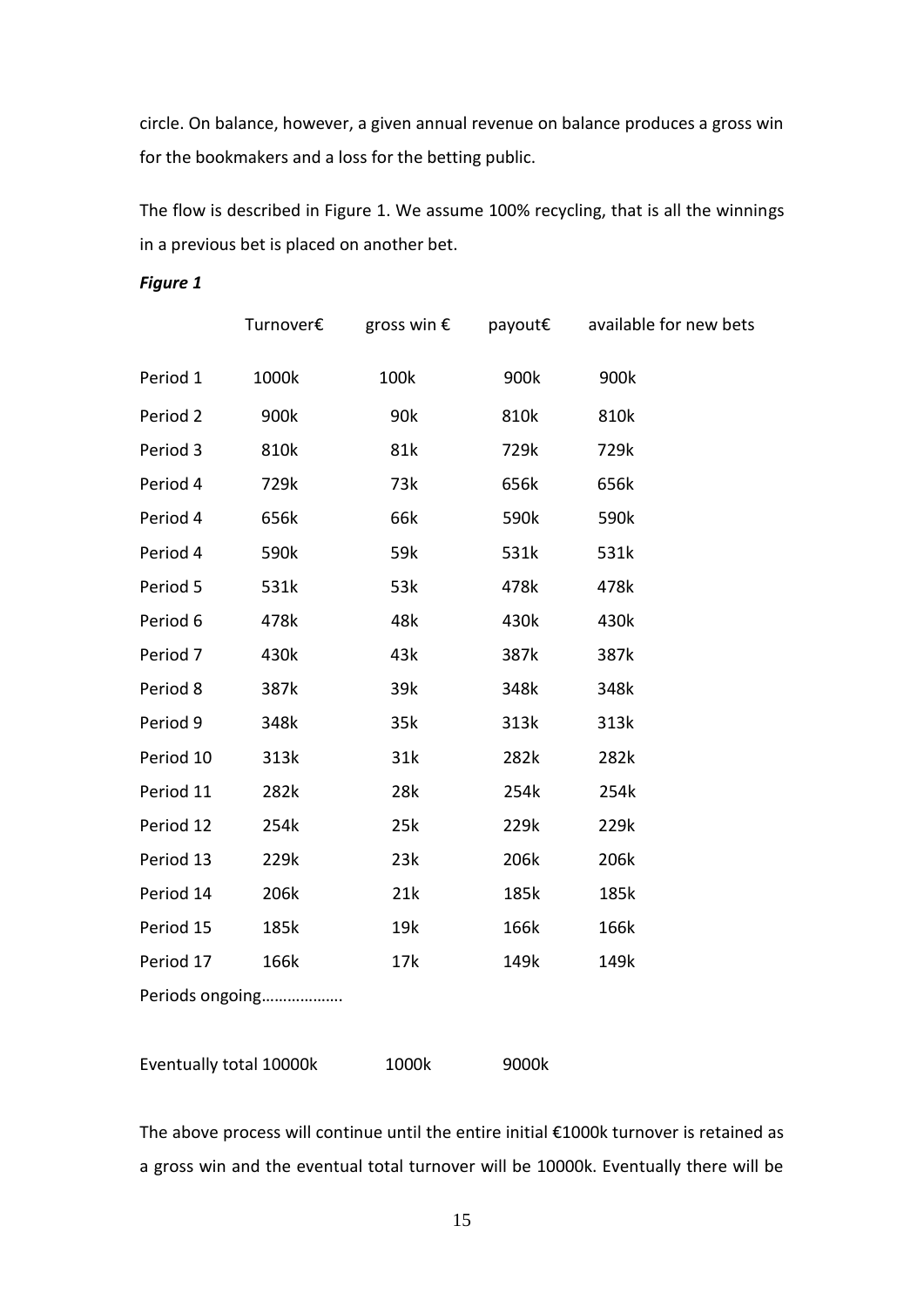only tiny amounts coming back as new bets. This process is known mathematically as a geometric series for which there is a formula. The eventual impact can be calculated by the formula as opposed to working it out step by step. The formula is 1 divided by (1-the proportion passed on (0.9)). In the above example the formula works out as 1 divided by 0.1 which is 10. The eventual change in turnover will be the initial turnover of €1000k multiplied by 10 which is €10000k. If we think of the initial €1000k turnover as cash, the paid out cash keeps coming back until the bookkeeper retains all the cash. The same cash is coming in and going out. The figure 10 can be described as a turnover multiplier related to the initial turnover of €1000k.

This process is reduced if, for example, there is a 2% tax imposed on consumers. It is illustrated below for a few periods. The tax could be on turnover or winnings. We calculate it on turnover.

| ີ               | T/O  | Return to<br>Customer | 2% Tax<br>on Rtns | Payout | Available<br>for new<br>bets |
|-----------------|------|-----------------------|-------------------|--------|------------------------------|
|                 |      |                       |                   |        |                              |
| Period 1        | 1000 | 900                   | 18                | 882    | 882                          |
| Period 2        | 882  | 794                   | 16                | 778    | 778                          |
| Period 3        | 778  | 700                   | 14                | 686    | 686                          |
| Period 4        | 686  | 618                   | 12                | 605    | 605                          |
| Period 5        | 605  | 545                   | 11                | 534    | 534                          |
| Periods ongoing |      |                       |                   |        |                              |

Figure 2

The process will continue as it did without the 2% tax but the tax reduces the amount going back to the customer in each period or step and consequently reduces the amount which is recycled into new bets. This will reduce the overall turnover and the new formula is 1 divided by (1-0.882+0.02) (which is the tax proportion)). The turnover multiplier is now 8.49 (1 divided by 0.0113). The initial €1000 turnover will eventually result in €8470k turnover through the 100% recycling and the new customer tax. The difference in turnover between the two examples above is a lower turnover of 15.3% with the introduction of the tax. This of course reduces the gross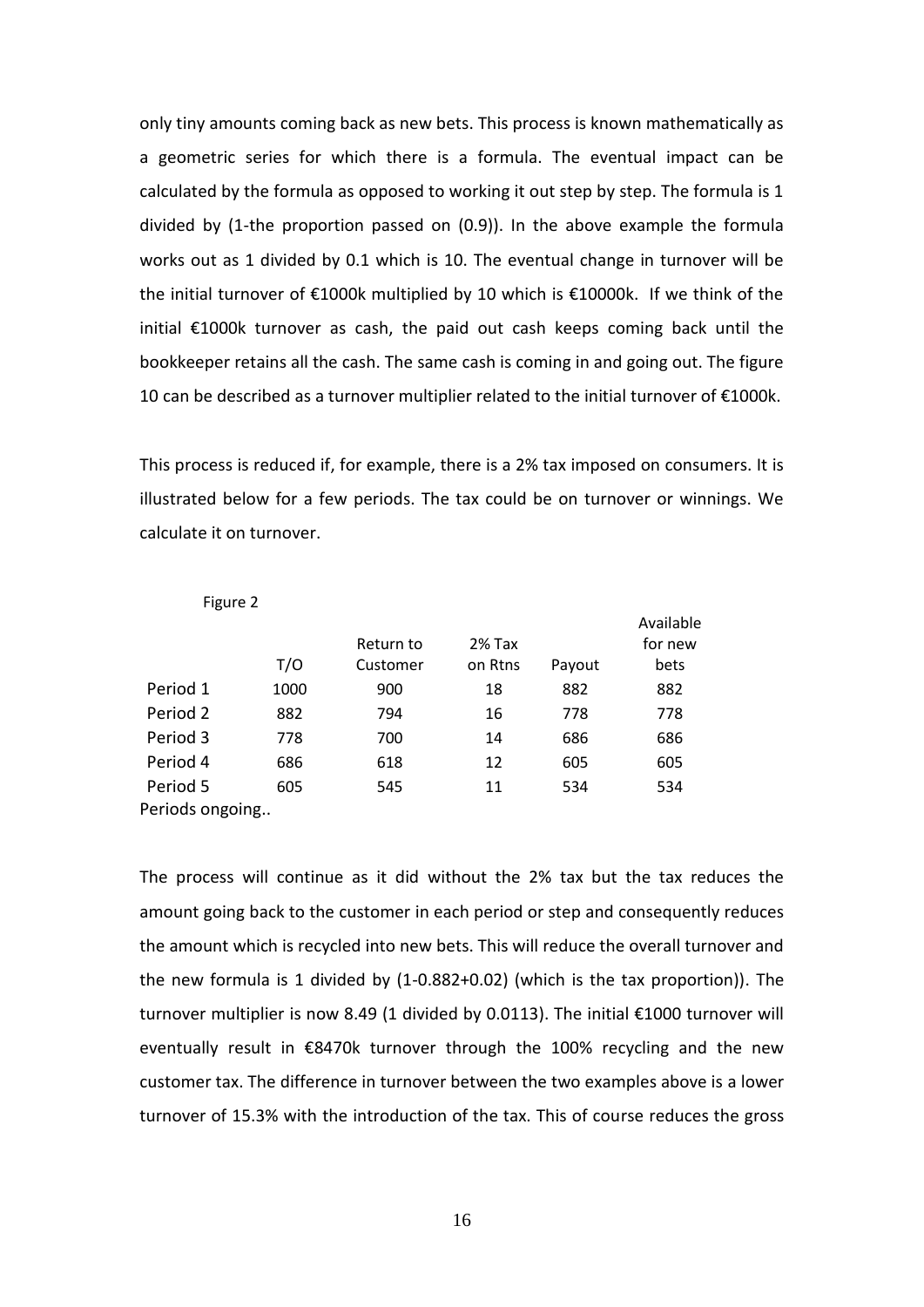win and the fund available to the retail sector to operate the business and cover costs.

An alternative way of interpreting the 100% recycling effect is that from each initial bet the amount returned to the customer and available for additional betting is the initial bet less the gross margin proportion (10%) and less the tax on winnings (2% of winnings and equivalent to 1.8% of turnover) From each initial bet 11.8% of turnover is not returned to the customer and 88.2% is returned.

Based on the above assumptions of a 100% recycling of winnings the impact of a 2% tax on customers would not be that turnover would stay the same with only the 2% removed to the exchequer. The turnover multiplier would be lower and the total turnover would be lower. This would worsen the commercial position of the bookmaker sector.

In addition to the lower multiplier, it is likely that another negative effect would be the possible response of customers to the effectively higher price of retail bets. For every  $\epsilon$ 1000 they are getting a return of  $\epsilon$ 900 less  $\epsilon$ 1.80c they are getting  $\epsilon$ 100 worth of bet with a theoretical return to customer of 90% and €1.80c is going to the exchequer. This effectively increases the "price" of a bet. This would reduce demand for retail betting and would cause a shift to internet services and "the black market" (illegal gambling). The scale of the impact is unclear but some estimates have suggested values of price elasticity of demand of between 0.6 and 1.1 covering both the switch to internet and reduced demand.

Even if we use the lower of these estimates a 2% levied on customers returns would reduce demand by 1.2% in addition to the recycling effect. This would increase the decline in retail turnover from 15.3% to 16.2%.

Of course there is currently a 1% tax on turnover so the current and proposed situation is not one of a zero tax compared to a 2% tax. However, in the current regime the 1% tax is levied as a cost to operators of retail establishments as opposed to being borne by the customers. In the absence of the current 1% tax bookmakers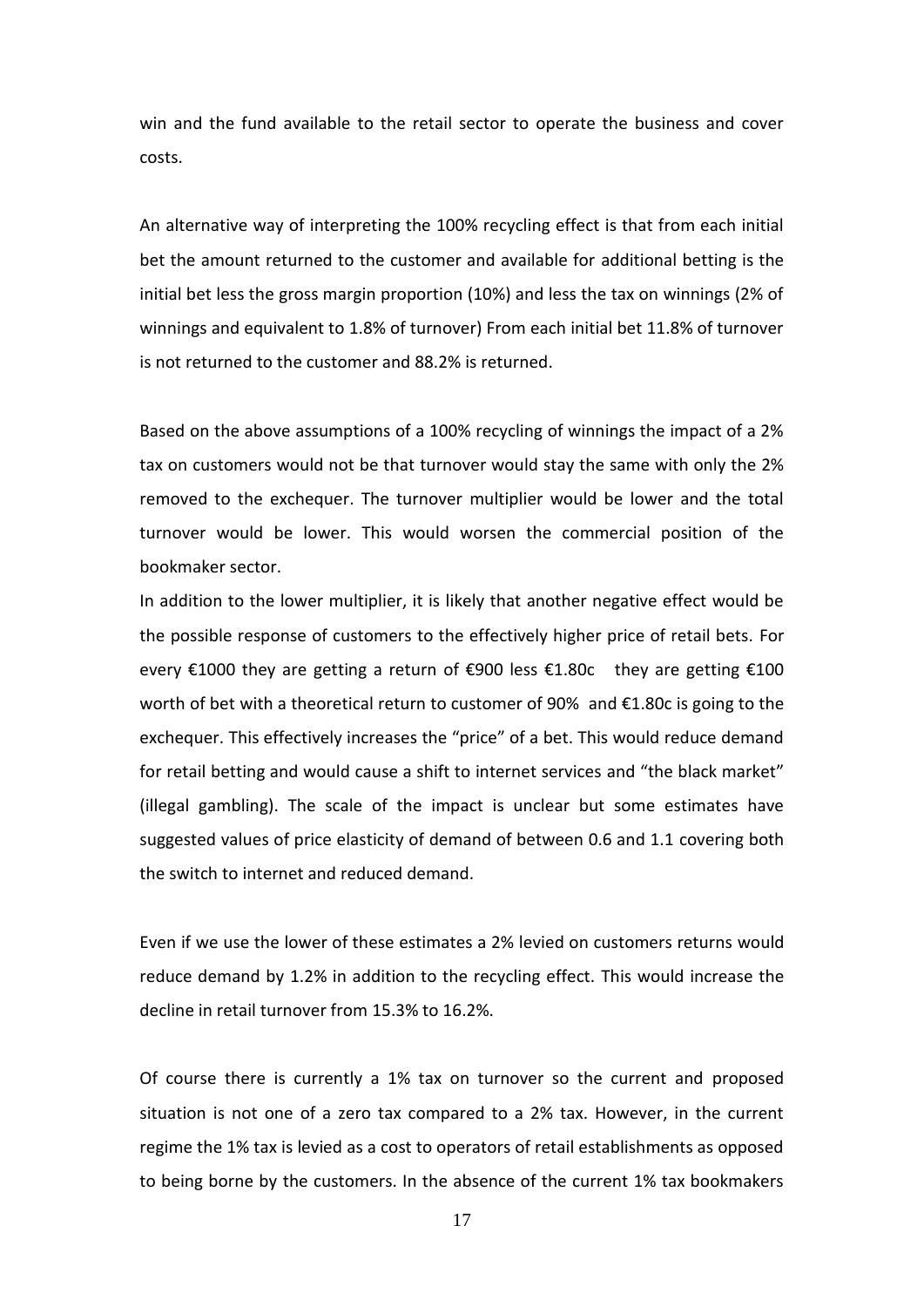could offer better "prices" from the financial savings arising from not paying the tax and this would promote turnover or they could simply increase profits or reduce losses. On the assumption of tax level of €31 million being paid back to customers and a multiplier of 10, there would be an increase in turnover of €310 million on the 2010 level. With the elasticity effect this would be about €329 million. This would suggest that the current tax regime costs the sector €329m in turnover compared to a no tax regime while the proposed new tax regime of 2% on winnings would cost the sector €511 million compared to a no tax regime. This gives a net loss of €182 million in turnover.

If customers absorbed the full amount of the tax and paid it on each bet in addition to the existing value of the bet there would be no negative effect on the existing level of turnover situation. For example, an initial bet of €1000k would theoretically return €882 after the 2% tax on winnings is applied €18 to the exchequer. The €882 which is recycled in period 2 would theoretically become €778 which is returned to the customer €16 to the exchequer. As already argued this is unlikely due to normal consumer behaviour relative to price and due to competitive forces within the retail market and between it and the internet sector.

On the assumption of the model with 100% recycling and some reduction in demand for retail betting due to the 2% tax on customer returns the 2010 turnover of €3.092 billion would decline by 16.2%. This would lower turnover to €2.591. The estimated 2011 retail turnover is €2.7 billion. A 16.2% would decrease turnover by €437 million. The exchequer would still collect more revenue. At the €2.7 billion at 1% it collects €27 million. At the lower turnover of €2.3 billion at 2% on customers winnings it would collect €41 million.

The increased tax revenue would be at the expense of customers using the retail network and at the expense of the demise of many of the independent and smaller betting shops with consequent loss of employment. The estimates are sensitive to the demand response and to the recycling assumption. It is unlikely that there is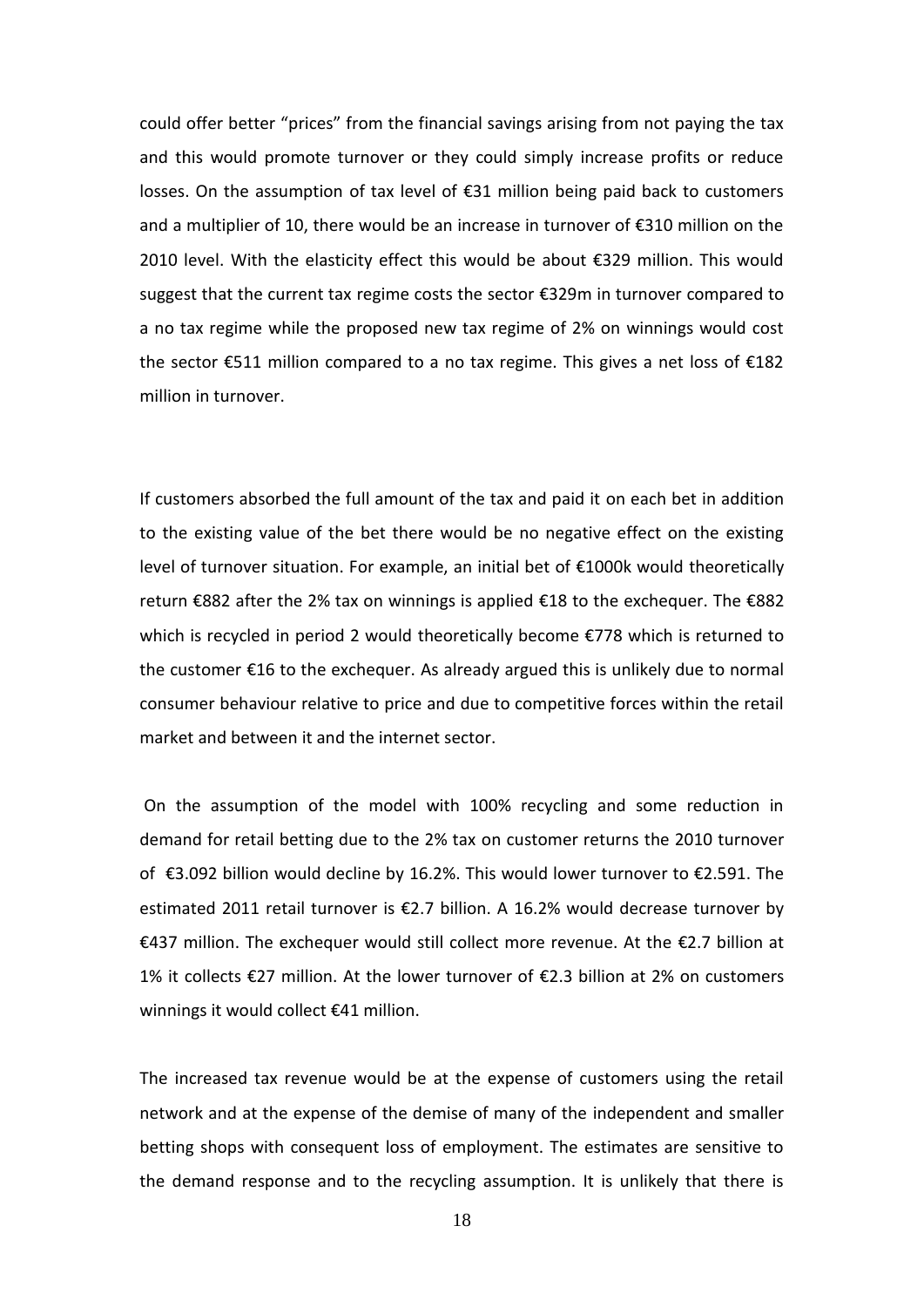100% recycling of initial bets. Some turnover is "new" money unrelated to previous winnings and some winnings would be withdrawn from the bookmaker/customer cycle for other spending or saving purposes. However, a substantial amount of recycling does occur. It is also possible that the 2% tax on customers returns could cause a substantial behavioural shift to the internet beyond the level of the estimated price elasticity's based on marginal changes to price with tastes otherwise unchanged.

The equity of such an approach relative to having no or different tax charges on competing internet operators is also open to question. A universal nondiscriminatory tax regime for all betting can be designed which would be equitable, would support the local retail betting sector and would support Ireland as a location for internet based operations.

#### **6. Alternative tax regimes**

As already noted a betting tax regime should be non-discriminatory should enhance Ireland as a location for internet based activities and should not penalise the retail sector. In addition it has to collect revenue. The level of revenue is related to the impact on the individual sectors. We have seen that a 2% tax on customer returns the retail sector could generate €41m instead of the current €27 million but at the demise of many small betting shops most of which will be in Rural Ireland

There are sound economic reasons for introducing **a licence fee plus gross profits margin tax** which would be applied universally and the rate at which the GPT is applied will have direct consequences on independent operators for example a simple 10% GPT equates to 1% turnover tax on the betting shop models used in this report (thus independents would still struggle) The IBA proposal of licence tax plus 7.5% GPT would still yield the OTC levels currently enjoyed with additional revenue potential coming from extended trading and tablet technology (iPads). It also offers a guaranteed minimum payment as Licence fees are paid by all.

The rates for licences and rate of gross profit tax should be set to minimise the overall tax burden, to reduce the tax burden on the retail sector and to maintain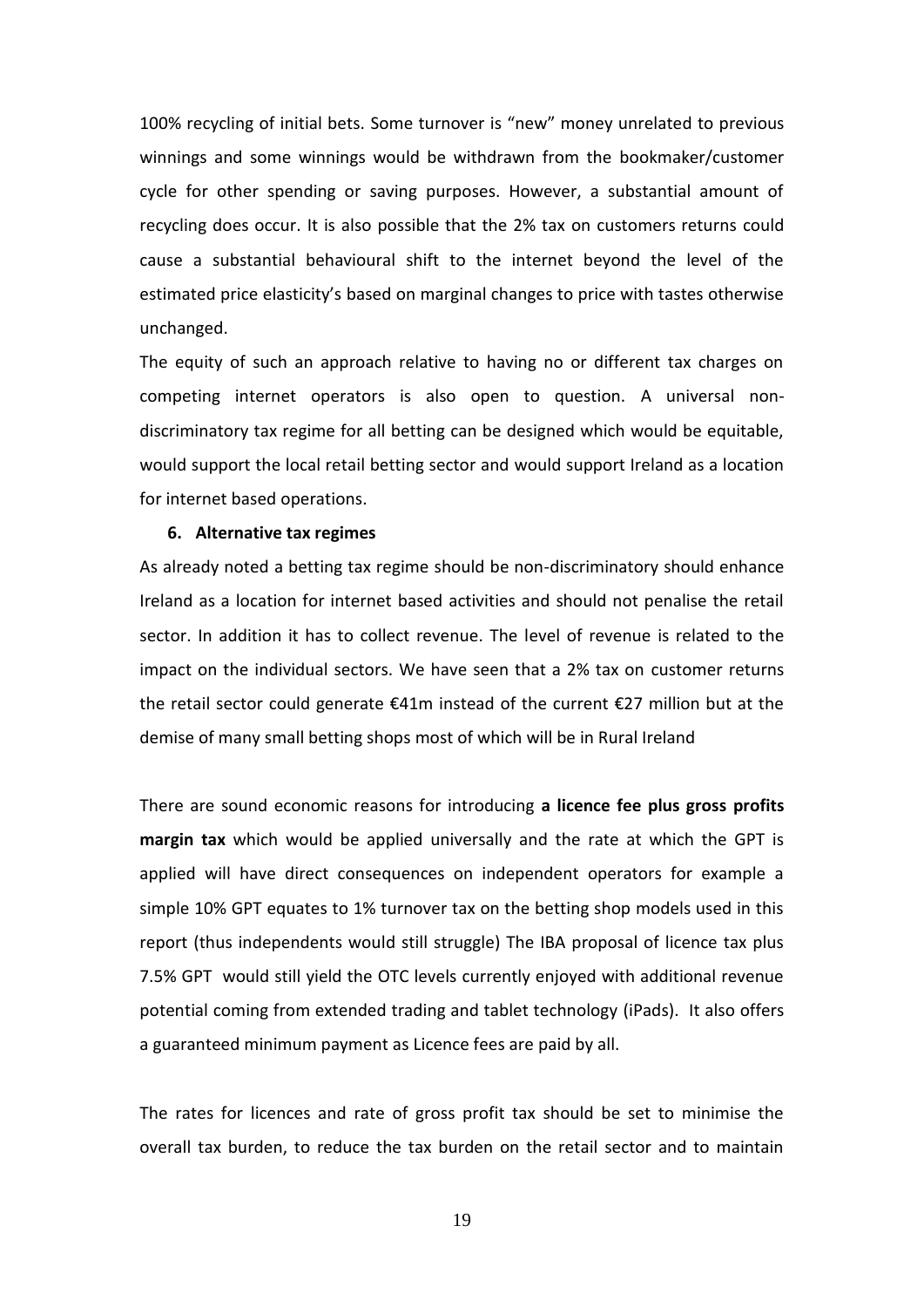Ireland as a competitive location for the operation of indigenous and international internet betting activities.

The approximate indicative breakdown of betting tax revenues from a gross profit tax and licence regime is as follows. The assumptions are, gross profit tax of 7.5%, gross win of 11% in retail establishments on average, gross win of 7% in the internet betting sector, graduated licence fee structure for betting shops based on revenue bands, success in attracting more international internet betting operations and a licence system for betting exchanges.

In addition a more liberalised system with licences, for technology use in betting shops is included.

|                                                                                                           | <b>Option: Licence fee Plus</b><br><b>Gross Profits Tax @ 7.5%</b><br>(assume Gross Win 11%) |
|-----------------------------------------------------------------------------------------------------------|----------------------------------------------------------------------------------------------|
|                                                                                                           |                                                                                              |
| <b>Gross Profits Tax Rate:</b>                                                                            | 7.5% plus Licence Fee                                                                        |
|                                                                                                           |                                                                                              |
| <b>Retail Gross Profits Tax Take</b>                                                                      | €27,500,000                                                                                  |
| Retail Extended Trading - additional Tax*                                                                 | €1,288,000                                                                                   |
| Retail Tablets - Additional Tax**                                                                         | €1,161,775                                                                                   |
| Sub Total from Retail                                                                                     | €29,949,775                                                                                  |
|                                                                                                           |                                                                                              |
| On Line Licence                                                                                           | €3,000,000                                                                                   |
| On Line Sportsbook estimated Turnover<br>c€760,000,000 (assume 7% Gross Win)<br><b>Gross Profits Tax:</b> | €3,990,000                                                                                   |
| tax on exchanges (Irish business)                                                                         | €5,000,000                                                                                   |
| Licence for Exchanges                                                                                     | €500,000                                                                                     |
| Sub Total from Online                                                                                     | €12,490,000                                                                                  |
|                                                                                                           |                                                                                              |
| <b>Total Tax</b>                                                                                          | €42,439,775                                                                                  |

The above system meets the operating principles in that;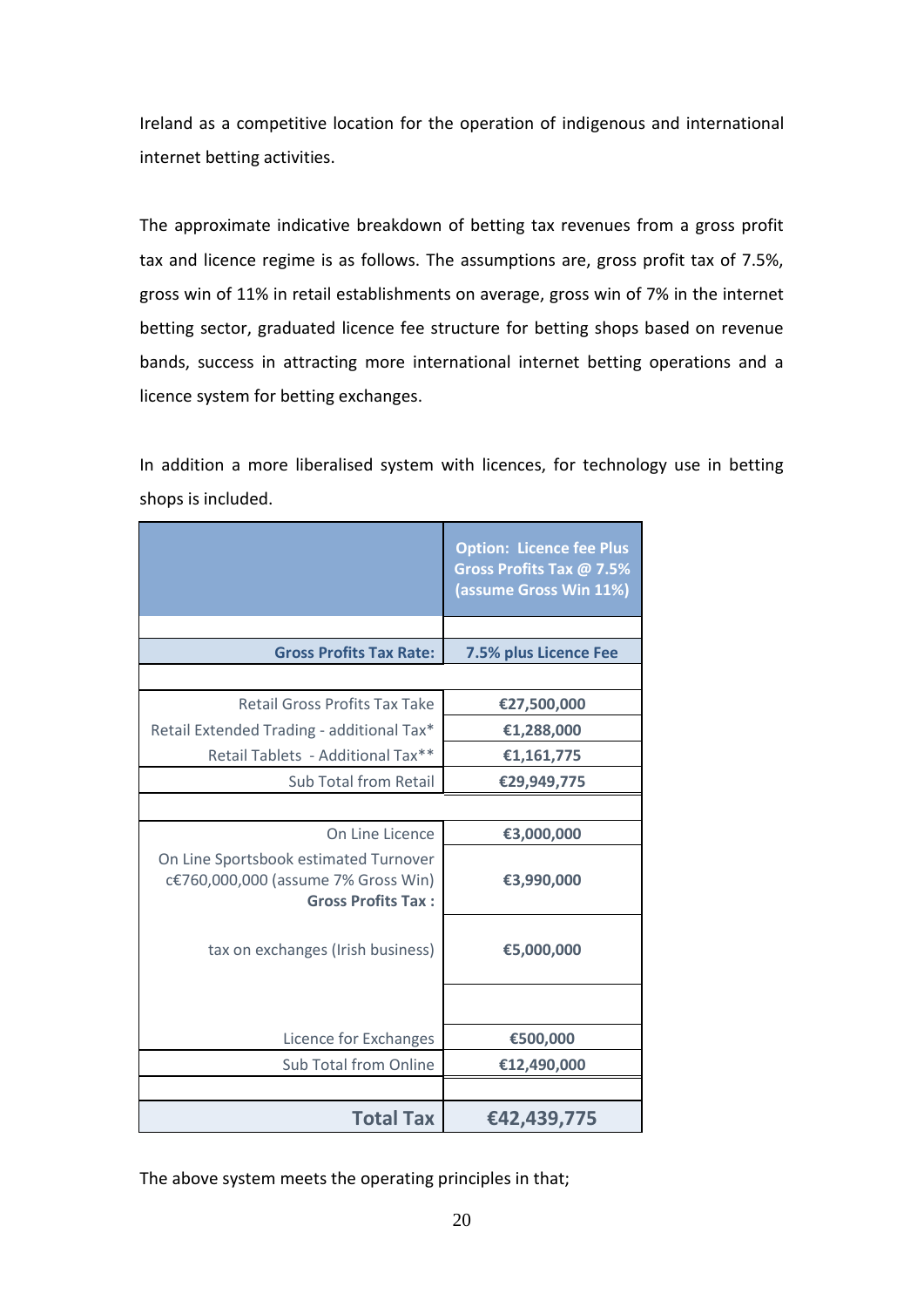- the weaker retail operations are supported thus protecting employment,
- the overall tax burden on the retail sector is not worsened,
- the system is broadly non-discriminatory between types of betting,
- the system is competitive relative to international betting tax regimes and
- will support the operation of online betting operations in Ireland.

This regime would facilitate international competitiveness, equity and support for the retail sector.

A gross profits tax is beneficial in that it removes any disincentive to maximise revenue, employment and activity. It also has good distribution effects in that the tax burden on lower margin smaller operators is reduced relative to higher margin operators. It also removes any direct tax on customers.

The draft legislation proposes a 1% turnover tax for online bookmakers and shops, but distinguishes those from betting exchanges for which a 15% "Betting Intermediary Duty" is proposed. This clearly creates a possible tax loophole as illustrated below.

Betfair's total bets placed between October 2010 and May 2011 was £31bn [\[1\].](https://mail.google.com/mail/?ui=2&view=bsp&ver=ohhl4rw8mbn4#13587c34e8761887__ftn1). On each exchange bet there is a "backer" betting on the selection to win and a "layer" offering the same bet for the same value in the hope the selection loses. Therefore, the total bets backed on Betfair in the same period amounts to £15.5bn.

In the equivalent period, based on Betfair's quarterly financial results, we estimate Betfair's exchange commission to be £149.4m. Therefore, Betfair's commission as a proportion of its total bets backed or turnover equals 1% (i.e. £149.4m / £15.5bn) [\[1\].](https://mail.google.com/mail/?ui=2&view=bsp&ver=ohhl4rw8mbn4#13587c34e8761887__ftn1)

<sup>[</sup>1] *Calculated based on the value of bets matched in Oct '10 to May '11 per [http://data.betfair.com](http://data.betfair.com/) (£31.0b of bets placed) and Betfair's estimated non-risk exchange commission revenue in the equivalent period of £149.4m (per quarterly reporting of financial results).*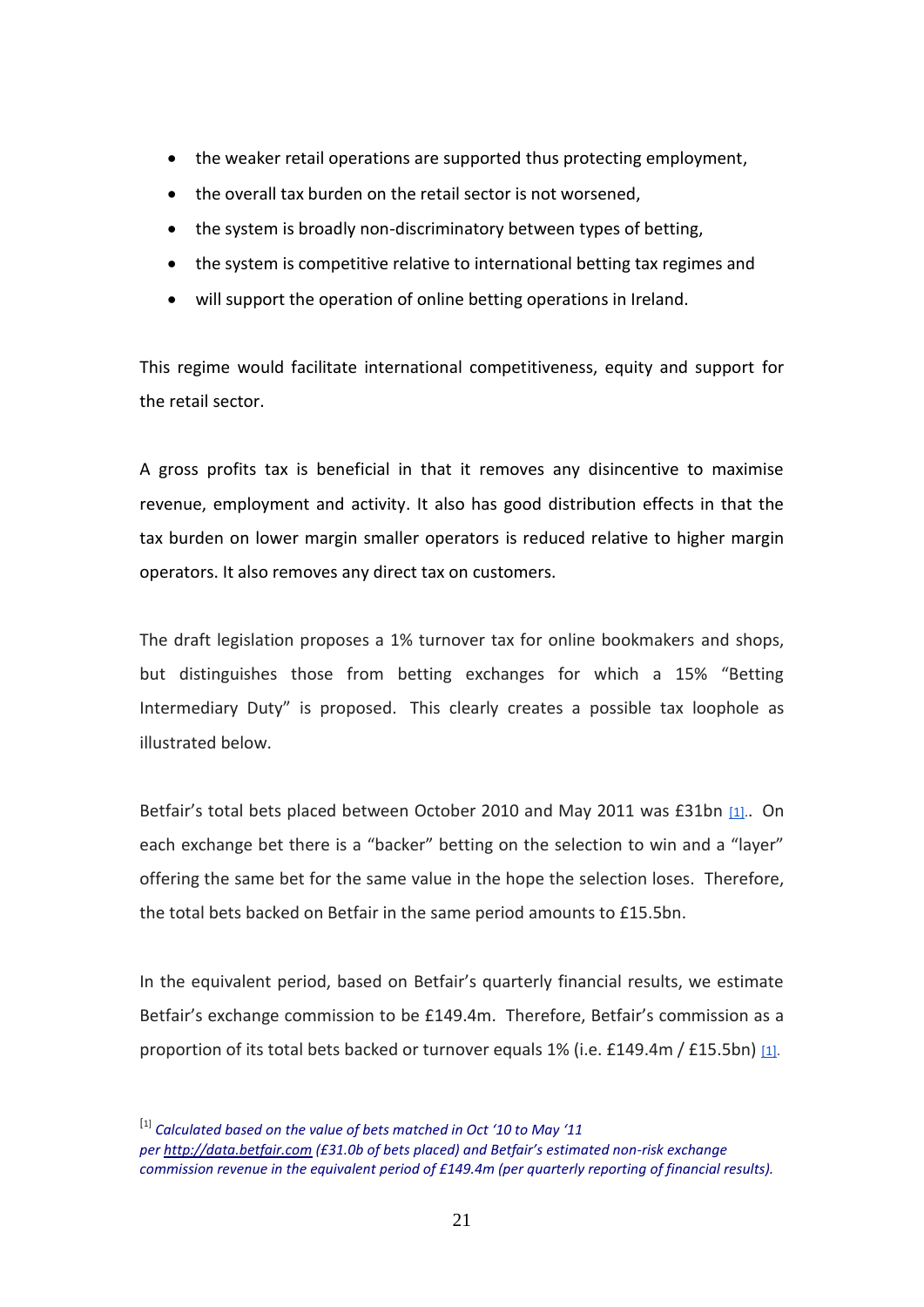## *Example: Exchange Tax Loophole*

- If an Irish based customer stakes €100 on Liverpool with an online operator, the betting duty charged at 1% of turnover equals €1, whereas
- If an Irish based customer stakes €100 on Liverpool on an exchange such as Betfair, the commission received by betfair on average is 1% and the betting intermediary duty of 15% generates just €0.15 in tax (€100\*1%\*15%)

Under the tax proposals therefore, Irish Retail Bookmakers pays seven times more tax than Betfair for an equivalent bet.

The fairest and simplest remedy to this loophole is apply a Gross profit tax to the layers on the exchanges, as they are acting as bookmakers and therefore should be taxed in same manner. There is international precedent in other jurisdictions such as New South Wales, Australia, for no distinction to be made between fixed odds bookmakers and betting exchanges.

## **7. Summary and Conclusions**

The economic environment is very weak and elements of this weakness will persist for several years. The retail bookmaking sector has declined in recent years with declining turnover and enterprise closures. Competition with internet betting providers has intensified and the retail share of the betting market has declined. A tax regime for the retail sector should be framed in light of these difficulties.

Profitability is low or non-existent in many betting enterprises. This paper presented some scenarios which highlighted the negative effect on commercial viability of a 2% betting tax on customer winnings. The current tax regime is inequitable in that other forms of betting are not taxed. Current Government proposals intend some tax to be collected from internet operators but its proposals would still leave the retail sector providing a very large share of betting tax revenue.

Using a model which takes into account demand responses to betting price increases which takes account of recycling of winnings into other bets (the turnover multiplier)